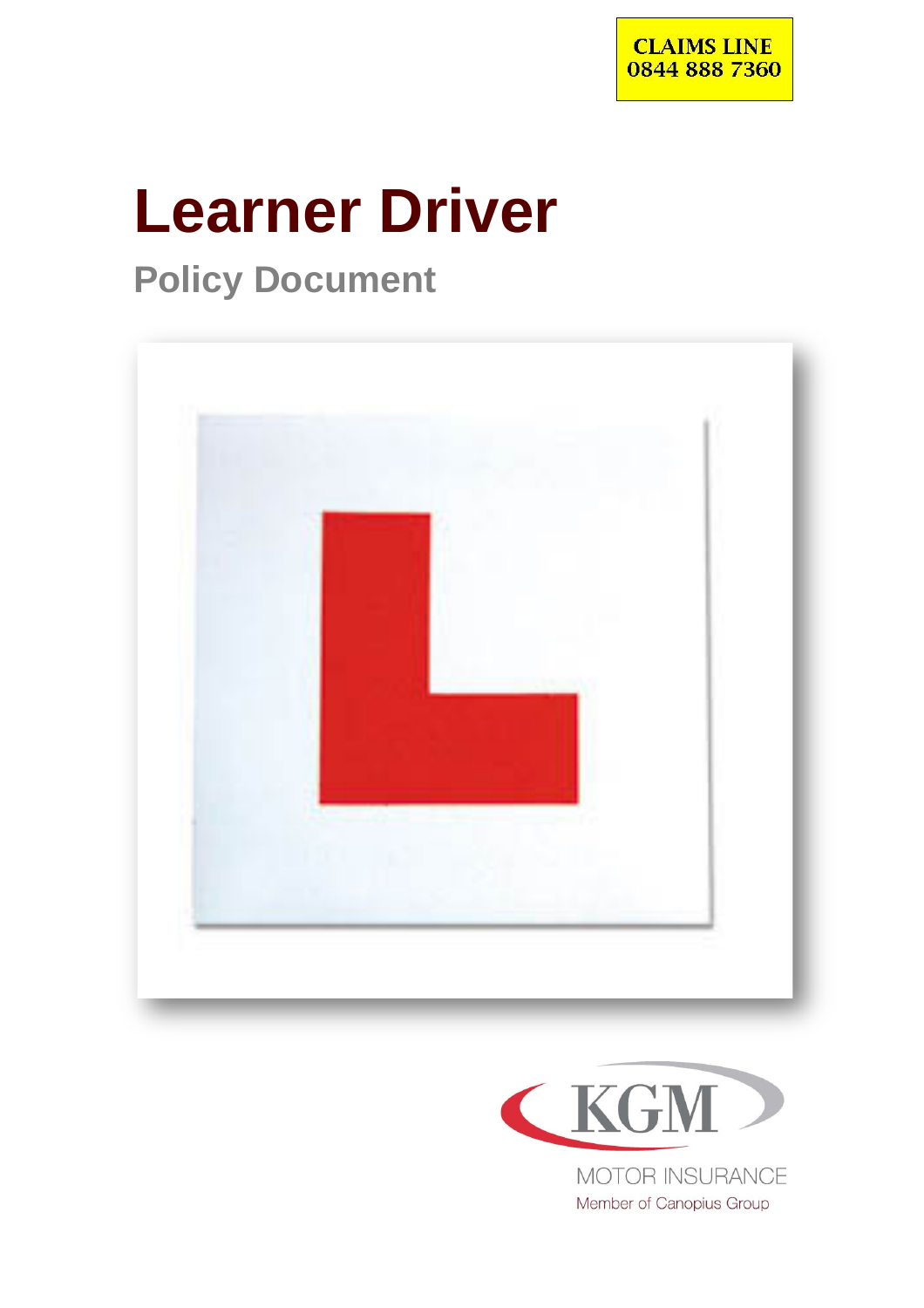### **IMPORTANT NOTE**

**This policy only provides cover for you whilst you are learning to drive. Once you have passed your driving test, all cover stops and the policy must be cancelled. Further information can be found on the following page and later in this document.** 

### **Your Policy Documents**

You must read this document in conjunction with your policy Schedule and Certificate of Insurance. If any information contained in these documents is incorrect, please contact your Broker immediately. You must also notify your Broker of any other alterations required to your policy as soon as possible.

### **Accidents and Claims**

If you are involved in an incident likely to result in a claim under this policy, please refer to our claims procedure at the end of this booklet.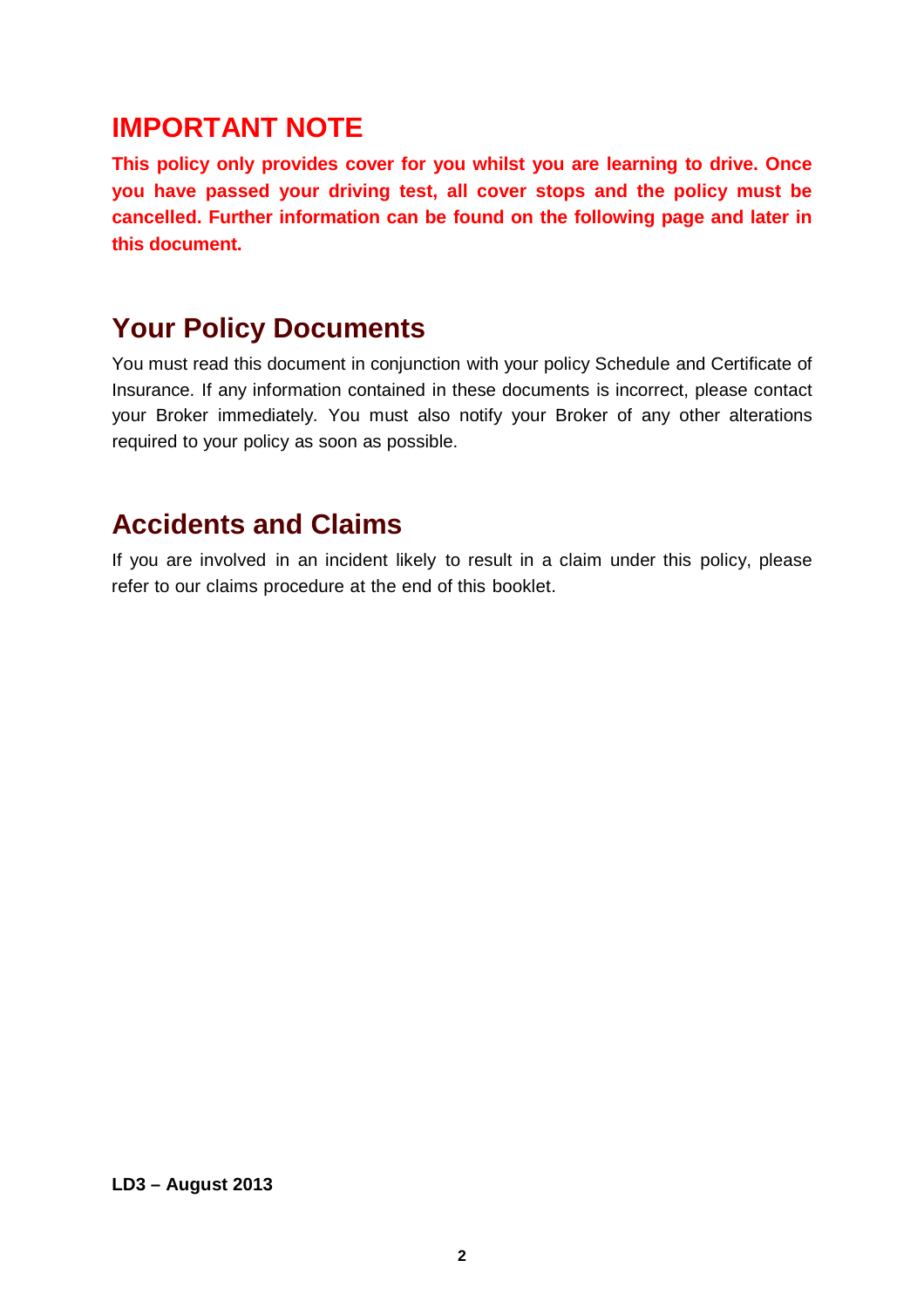

# **IMPORTANT INFORMATION REGARDING YOUR LEARNER DRIVER POLICY**

### **THIS INFORMATION MUST BE READ CAREFULLY**

- **This policy only provides cover for you whilst you are receiving driving tuition.**
- **If you pass your Driving Test before the expiry date of this policy, all policy cover stops from the point you pass your test (cover does not apply even to drive home or to any other location once you have passed your test).**
- **You must notify your Broker immediately when you pass your driving test and surrender the Certificate of Insurance for cancellation.**
- **If you fail to notify your Broker once you have passed your Driving Test, you are liable to be prosecuted for driving without insurance if you continue to drive without replacement insurance cover in force as this policy will not be valid.**
- **If you are not the registered owner and keeper of the insured vehicle, the owner and keeper must have their own valid insurance policy in force throughout the duration of this insurance, as this policy will not cover them.**

Details of cancelling your policy can be found later in this policy wording.

If you have any queries regarding your policy please contact your Broker.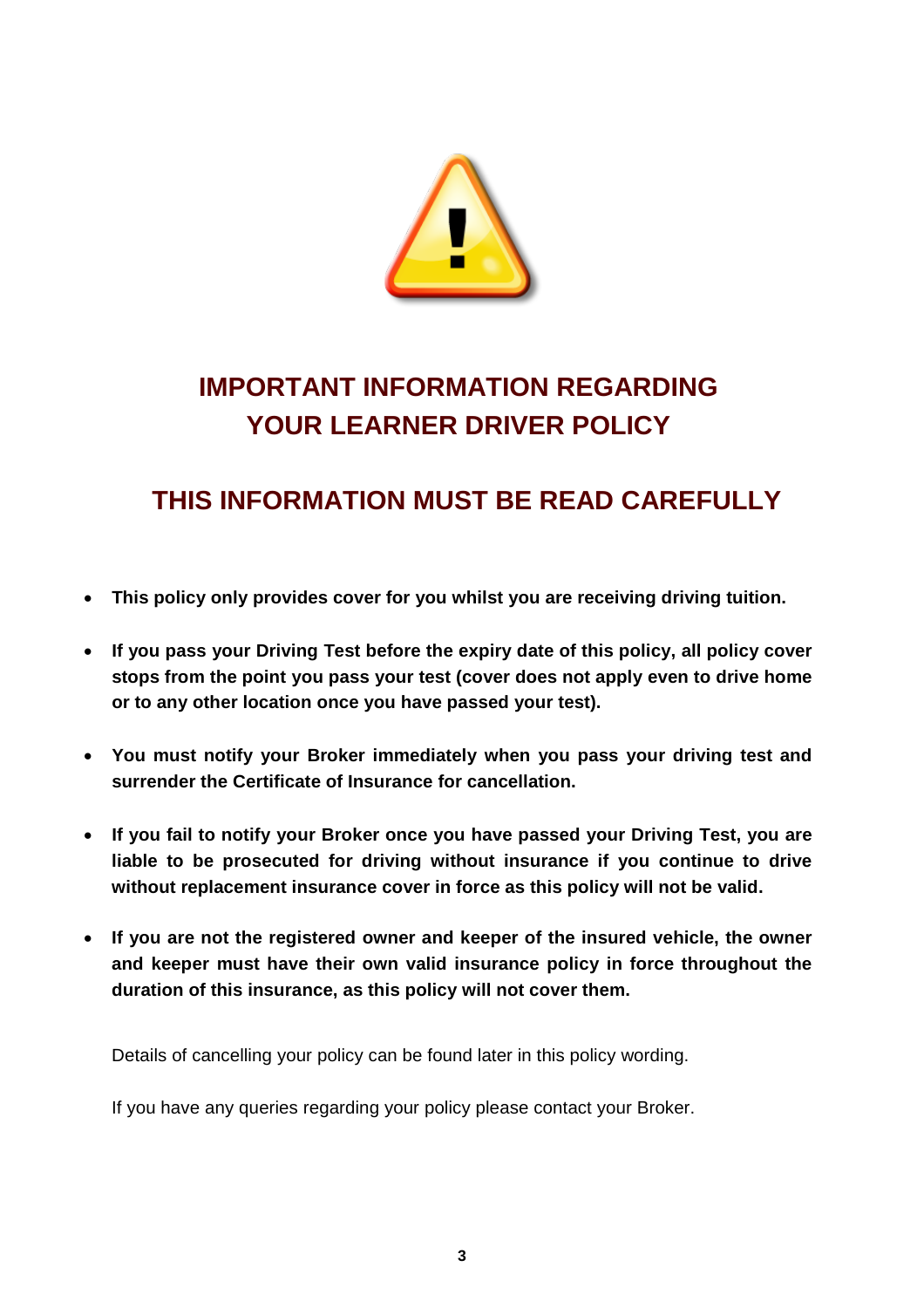### **Introduction**

This is your Learner Driver policy document. This policy, schedule and any endorsements applying to your policy make up your insurance documents. You should keep these documents in a safe place.

The policy is designed to provide cover only for you whilst learning to drive in a car which is owned by you, a friend or a member of your family. If you do not own the car you are learning to drive in, the owner and keeper must insure the car separately throughout the duration of this insurance as this policy will not cover them.

This policy document and schedule describe the legal contract between you and us and it is important that you read them carefully to ensure they meet your needs.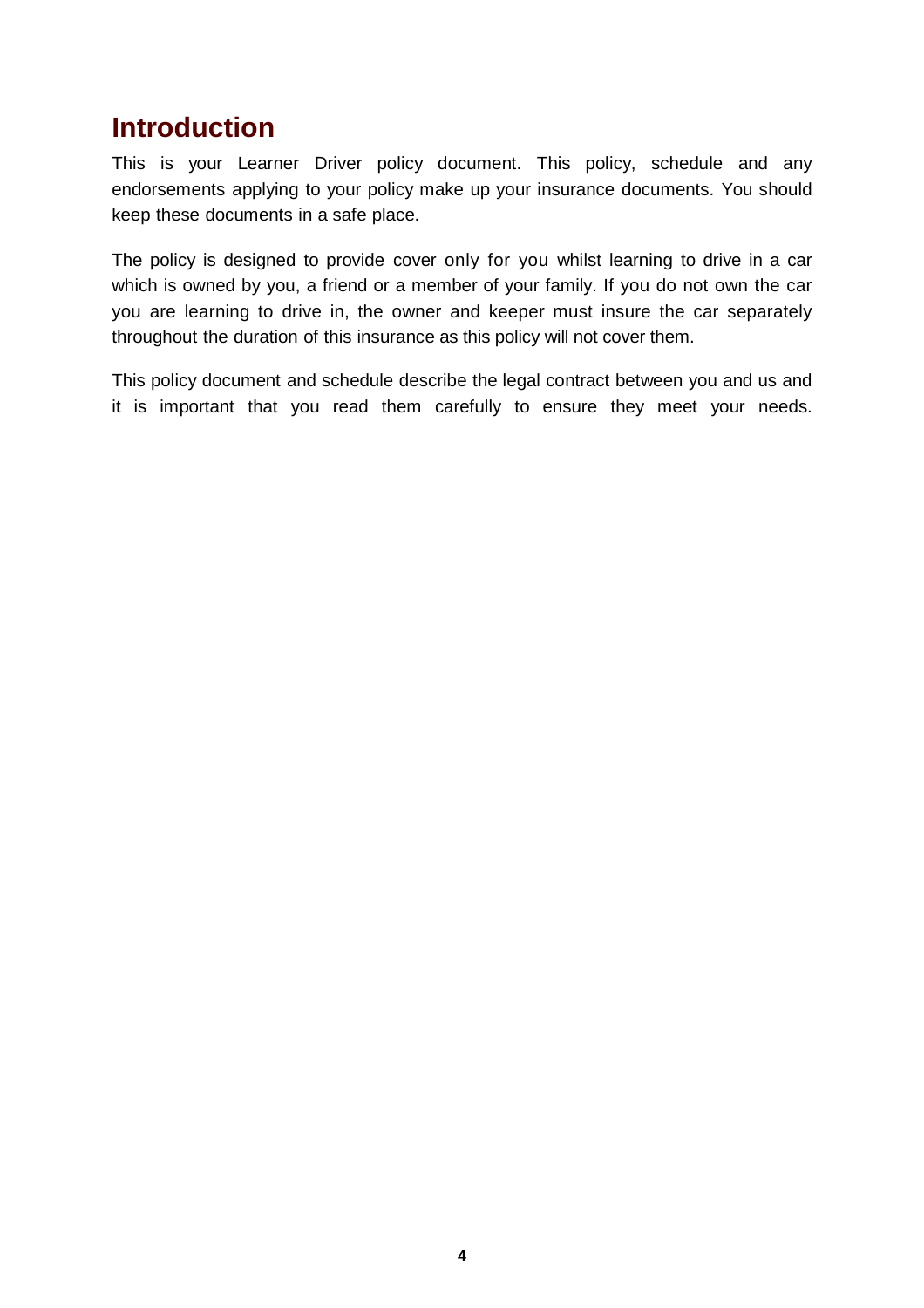### **Contract of Insurance**

Thank you for choosing to insure with KGM Motor Insurance. This document together with your policy schedule and Certificate of Insurance is a legally binding contract of insurance between you and us and does not provide anyone else with rights to enforce any part of this contract.

This contract is based on the information provided to us on the proposal form as signed by you or in the absence of a proposal form, the statement of fact declaration.

We have agreed to insure you subject to the terms, conditions and exclusions contained within this document and in any endorsements attached for the period for which you have paid the premium. This insurance applies within the territorial limits unless we specify otherwise.

This contract is subject to English law unless both parties agree otherwise. This contract is written in English and all communications about it will be conducted in English.

This document has been issued by KGM Motor Insurance under the authority granted by the Underwriting Byelaw (No. 2 of 2003).

N Mandl

**Neil Manvell – Active Underwriter Syndicate 260**

KGM Motor Insurance is a brand name for business written by Syndicate 260 which is managed by Canopius Managing Agents Limited.<br>Canopius Managing Agents Limited is a managing agent at Lloyd's which is authorised by the Pru **Canopius Managing Agents Limited is registered in England & Wales number 01514453. Registered Office: Gallery 9, One Lime Street, London EC3M 7HA.**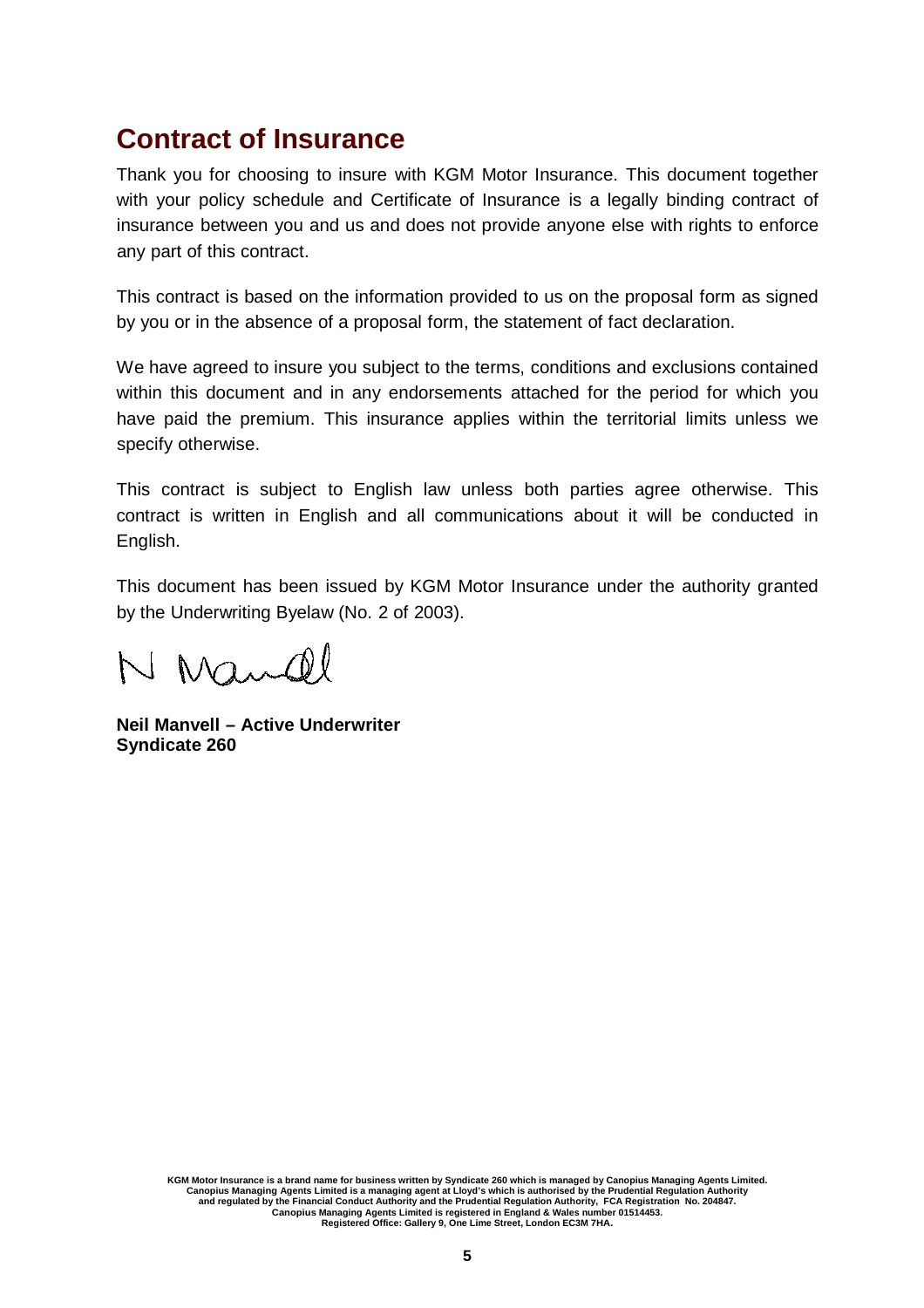### **Data Protection Notice**

This Data Protection Notice explains how we may use your details. It tells you about the registers and databases that we and others have in place, which help to detect and prevent fraudulent applications and claims, and must be shown to any party related to this insurance.

All phone calls relating to applications and claims may be monitored and recorded and the recordings used for fraud prevention and detection, training and quality control purposes. Subject to the provisions of the Data Protection Act 1998, you are entitled, on the payment of a small fee, to receive a copy of the information we hold about you. Such requests should be made to:

The Data Protection Officer Canopius Managing Agents Limited Gallery 9 One Lime Street London EC3M 7HA

Any information you give us will be used by Canopius Managing Agents Limited and we may also share this information with other group companies.

For more information on the Data Protection Act you may also write to the Office of the Information Commissioner at:

Wycliffe House Water Lane Wilmslow **Cheshire** SK9 5AF

Tel: 08456 30 60 60 or 01625 54 57 45 E-mail: **[mail@ico.gsi.gov.uk](mailto:mail@ico.gsi.gov.uk)**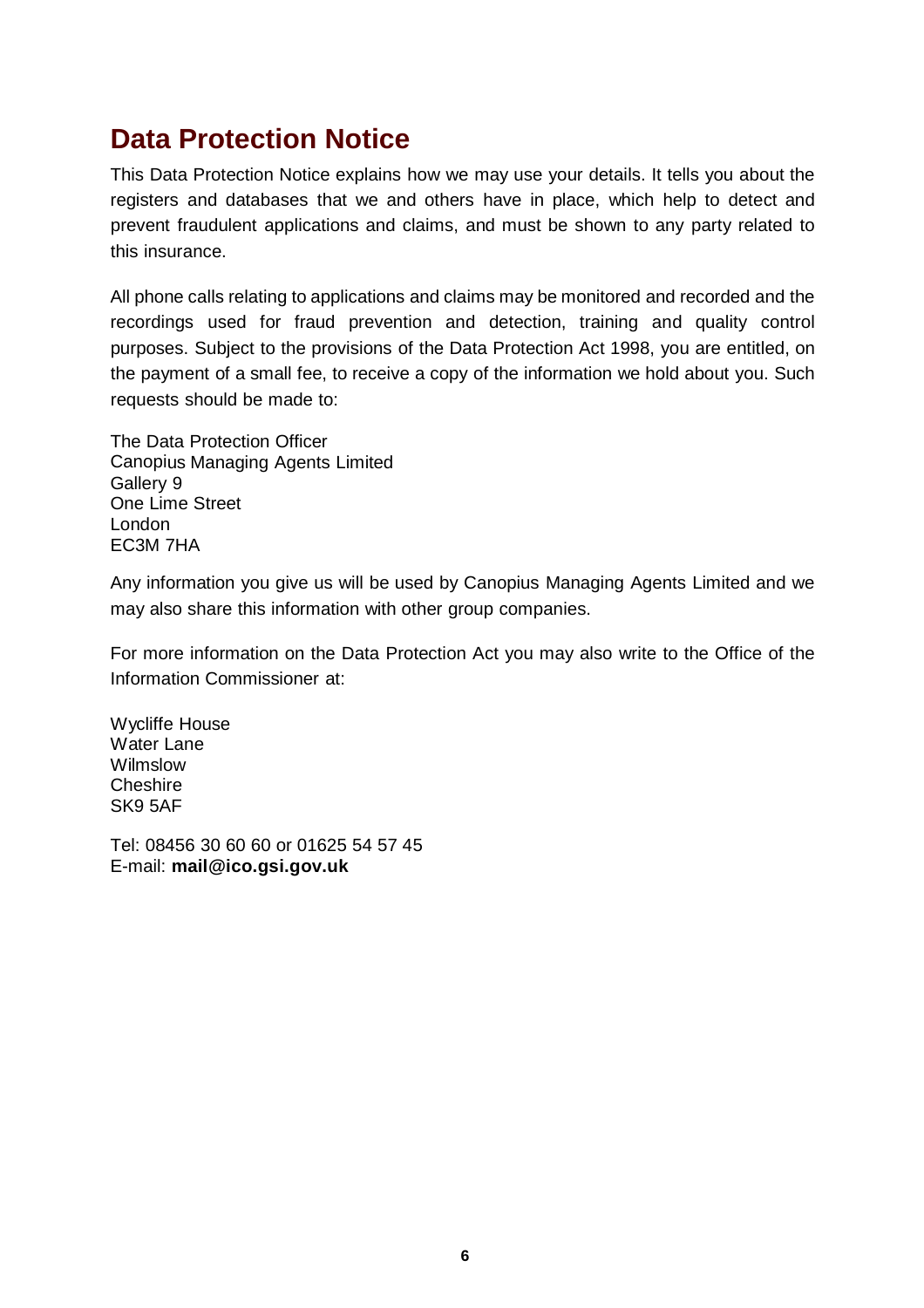### **Motor Insurance Database**

Information relating to your insurance policy will be added to the Motor Insurance Database (MID) which is managed by the Motor Insurers' Bureau (MIB). The MID and the data stored on it may be used by certain statutory and/or authorised bodies including the Police, the DVLA, DVANI, the Insurance Fraud Bureau and other bodies permitted by law for purposes not limited to but including:

- i. Electronic Licensing;
- ii. Continuous Insurance Enforcement;
- iii. Law enforcement (prevention, detection, apprehension and/or prosecution of offenders);
- iv. The provision of government services and/or other services aimed at reducing the level of incidence of uninsured driving.

If you are involved in a road traffic accident (either in the UK, the EAA or certain other territories) insurers and/or the MIB may search the MID to obtain relevant information. Persons (including their appointed representatives) pursuing a claim in respect of a road traffic accident (including citizens of other countries) may also obtain relevant information which is held on the MID.

It is vital that the MID holds your correct registration number. If it is incorrectly shown on the MID you are at risk of having your vehicle seized by the Police. You can check that your correct registration number details are shown on the MID a[t](http://www.askmid.com/) [www.askmid.com.](http://www.askmid.com/)

### **Detecting and Preventing Fraud**

In order to keep premiums as low as possible for all of our customers, we participate in a number of industry initiatives to aid the prevention and detection of crime, especially insurance related fraud. We pass information to the Claims and Underwriting Exchange Register operated by Insurance Database Services Ltd (IDS Ltd), the Motor Insurance Anti–Fraud and Theft Register operated by the Association of British Insurers and the UK police. We may search these registers and any other relevant databases in order to make decisions regarding the provision and administration of insurance and, when you make a claim, to validate your claims history or that of any person or property likely to be involved in the claim.

As part of our anti-fraud processes, information will be passed to third party credit reference agencies for the purposes of identity verification only. As part of the identity verification process, your information will be checked against a range of databases/registers and a 'soft footprint' will be left on your credit file for a period of 12 months. Unlike standard credit checks, soft footprints do not affect your credit score and you are the only person who can view them on your credit report.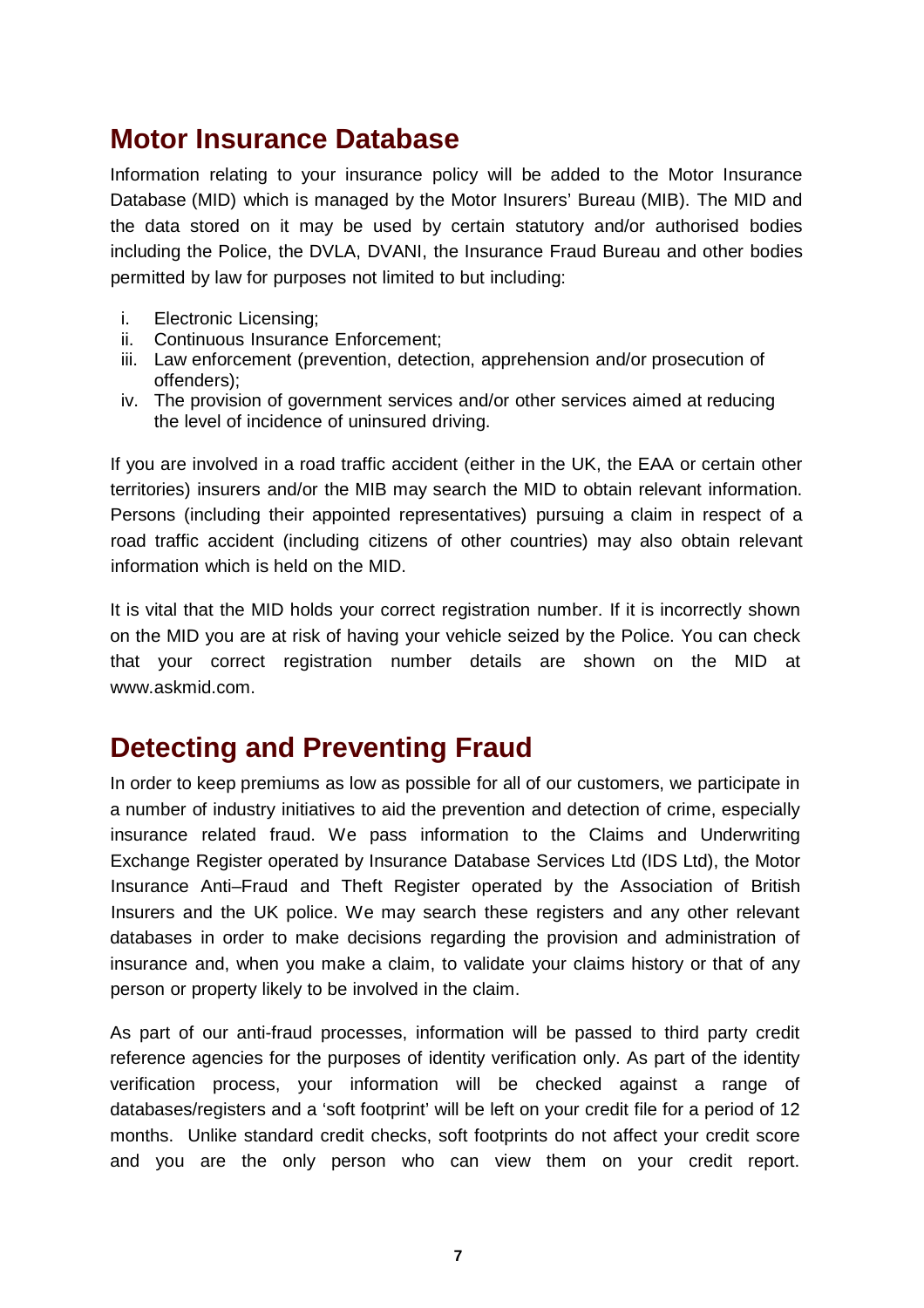# **Contents**

| <b>Section</b>                                |                                                  | Page |
|-----------------------------------------------|--------------------------------------------------|------|
| <b>Definitions</b>                            |                                                  | 9    |
| <b>Summary of Cover</b>                       |                                                  | 11   |
| <b>Section 1</b>                              | <b>Liability to Others</b>                       | 12   |
| <b>Section 2</b>                              | Loss of or Damage to the Insured Vehicle         | 13   |
| <b>Section 3</b>                              | <b>Glass Cover</b>                               | 17   |
| <b>Section 4</b>                              | <b>Personal Belongings</b>                       | 18   |
| <b>Section 5</b>                              | <b>Replacement Locks</b>                         | 18   |
| <b>Section 6</b>                              | <b>Medical Expenses</b>                          | 19   |
| <b>Section 7</b>                              | <b>Personal Accident</b>                         | 19   |
| <b>Section 8</b>                              | Permitted Drivers and Use of the Insured Vehicle | 20   |
| <b>Section 9</b>                              | After Completing your DSA Practical Driving Test | 20   |
| <b>General Exclusions</b>                     |                                                  | 21   |
| <b>General Conditions</b>                     |                                                  | 23   |
| <b>Financial Services Compensation Scheme</b> |                                                  |      |
| <b>Complaints</b>                             |                                                  | 27   |
| <b>Making a Claim</b>                         |                                                  |      |

**NB: Please note that if you are NOT the registered owner and keeper of the vehicle insured on this policy then Sections 3, 4, 5, 6 and 7 DO NOT apply.**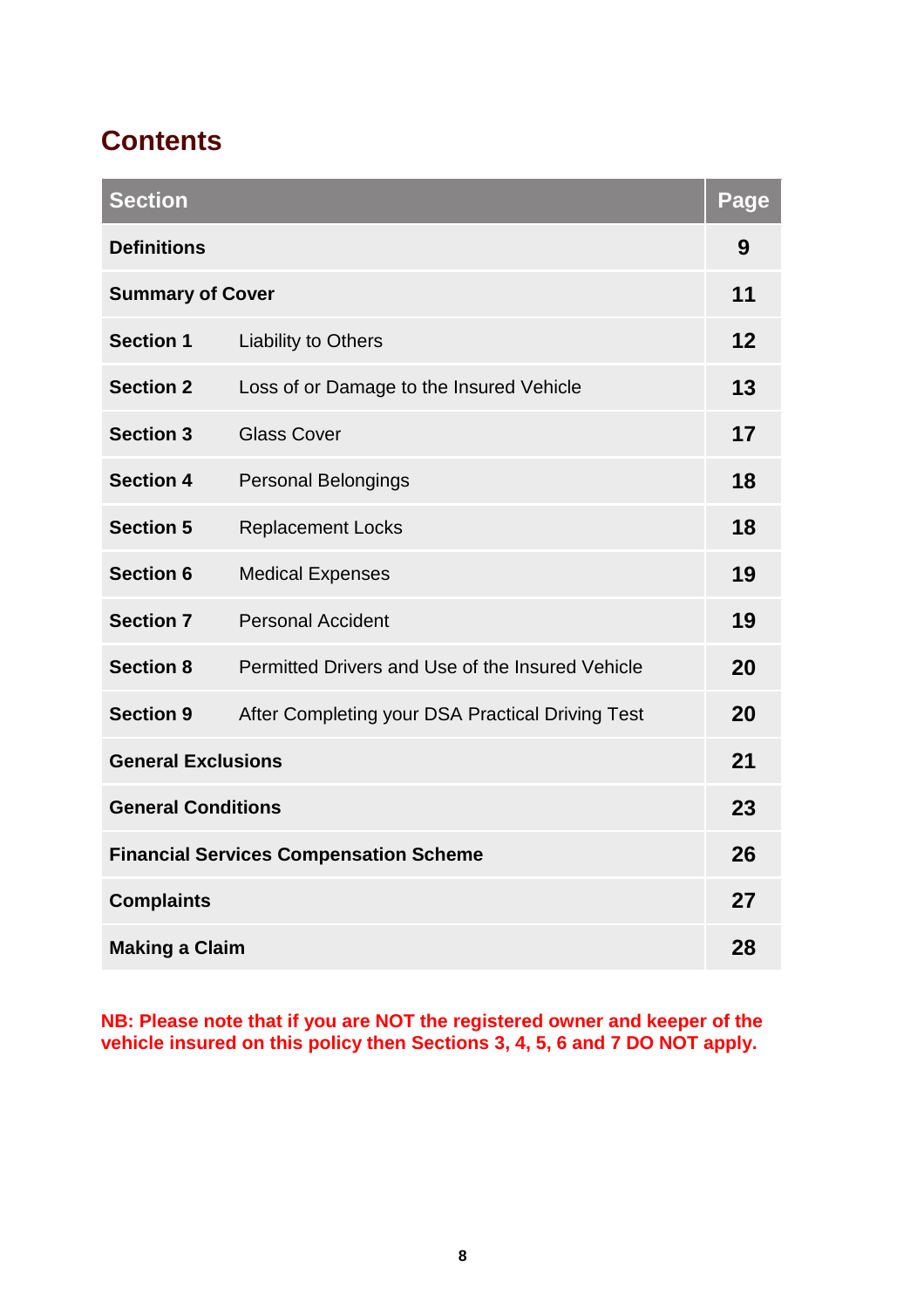## **Definitions**

The following words or phrases appear throughout this policy booklet and have the same meaning as described below. Therefore you must refer to this section where such words or phrases appear.

**You/your** – the person named as the 'insured' or 'policyholder' on the policy schedule and certificate of Insurance.

**We/us** – KGM Motor Insurance.

**KGM Motor Insurance** – a brand name for business written by Syndicate 260 which is managed by Canopius Managing Agents Limited.

**Canopius Managing Agents Limited** – a registered managing agent at Lloyd's which is authorised by the Prudential Regulation Authority and regulated by the Financial Conduct Authority and the Prudential Regulation Authority.

**Broker** – Adrian Flux Insurance Services Group.

**Certificate of Insurance** – a document which provides legal evidence that minimum insurance cover is in force by law. It also confirms who may drive the insured vehicle, how they may use it and the period of time over which this policy cover applies.

**Policy Schedule** – a document which states the details of you, the insured vehicle, the insurance cover in force and any endorsements which apply to this policy.

**The Insured Vehicle** – any motor vehicle which is stated on your policy schedule and for which we have issued a Road Traffic Act Certificate of Insurance.

**Accompanying driver -** A person who is in the vehicle with you, who is supervising you whilst you are learning to drive, is over 25 years of age and who holds and has held a full UK Driving Licence for a minimum of 3 years or is a current qualified Driving Standards Agency Examiner or current registered qualified Approved Driving Instructor (ADI).

**Civil partner** – the person who you have entered into a legal civil partnership with as defined in the Civil Partnership Act 2004. A civil partnership is a formal arrangement that gives same-sex partners the same legal status as a married couple.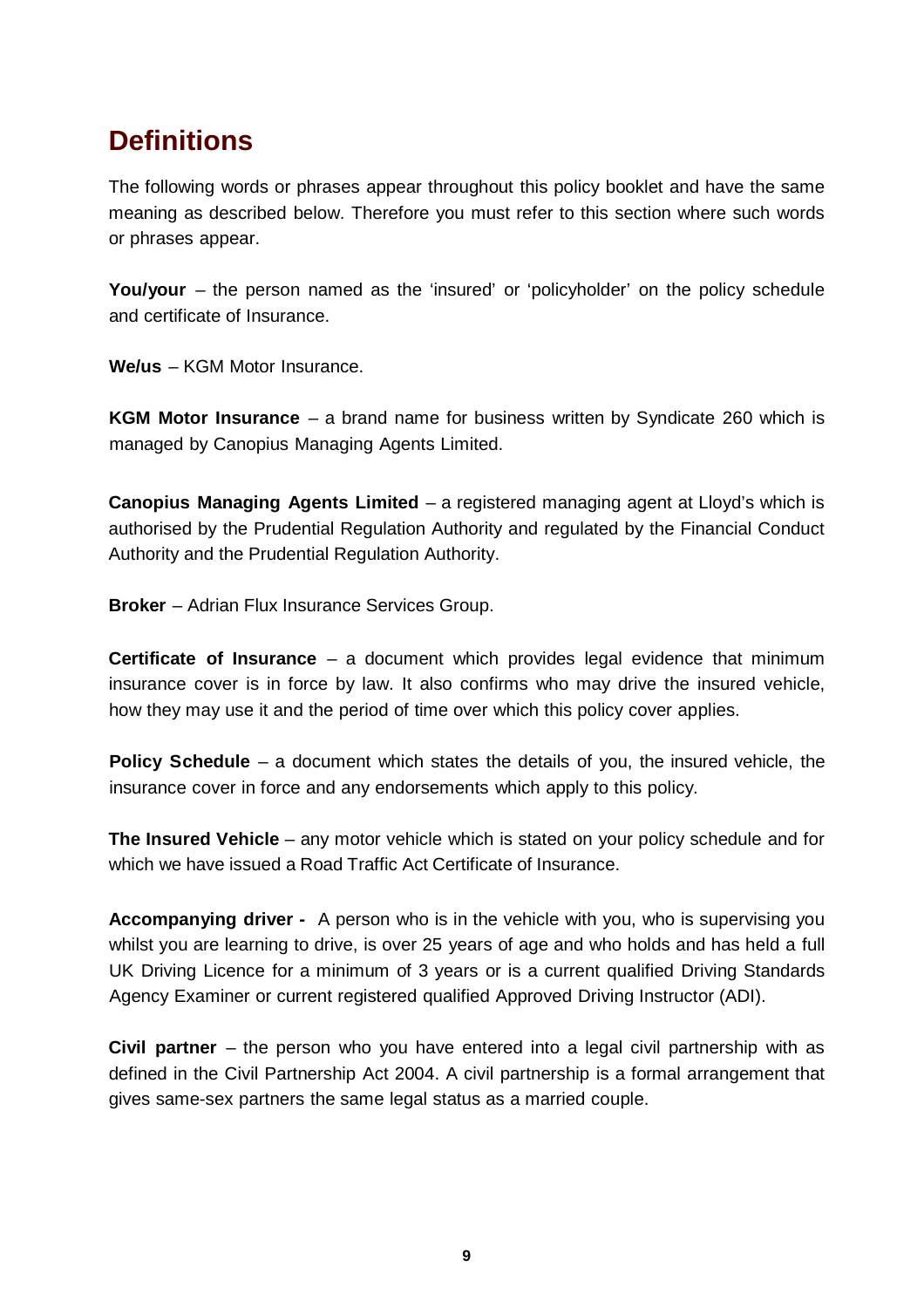# **Definitions**

**Compulsory excess** – the contribution which you must make towards a claim on this policy.

**Endorsements** – statements which are contained in your policy schedule which may change, replace or extend the terms of this policy.

**Garage** – a permanent enclosed four-sided structure comprising of three brick, stone, steel or concrete built sides with a roof and a securable door entrance which is your private property (i.e. not a communal parking facility).

**Green Card** – a document which is required by certain countries that are not part of the European Union and provides evidence that minimum insurance cover exists as required by law in order to drive in that country.

**Market value** – the cost of replacing the vehicle with another of a similar make, model, age, mileage and condition as at the time of the loss or damage, up to the value stated in your policy schedule.

**Minimum cover** – the minimum level of cover provided to satisfy the current Road Traffic Act, or equivalent legislation, in respect of liability for the death of or injury to other people and damage to their property.

**Partner** – a relationship between two people who are not married but live together as a married couple.

**Period of Insurance** – the period of time specified in your policy schedule during which this policy is effective and for which you have paid or have agreed to pay the premium.

**Pro-rata** – where a calculation is made proportionately.

**Road Traffic Act** – the law which governs the driving or use of any motor vehicle within the United Kingdom.

**Territorial limits** – England, Northern Ireland, Scotland, Wales, the Isle of Man and the Channel Islands.

**Voluntary excess** – an amount which you have chosen to pay towards a claim on this policy in addition to the compulsory excess which applies.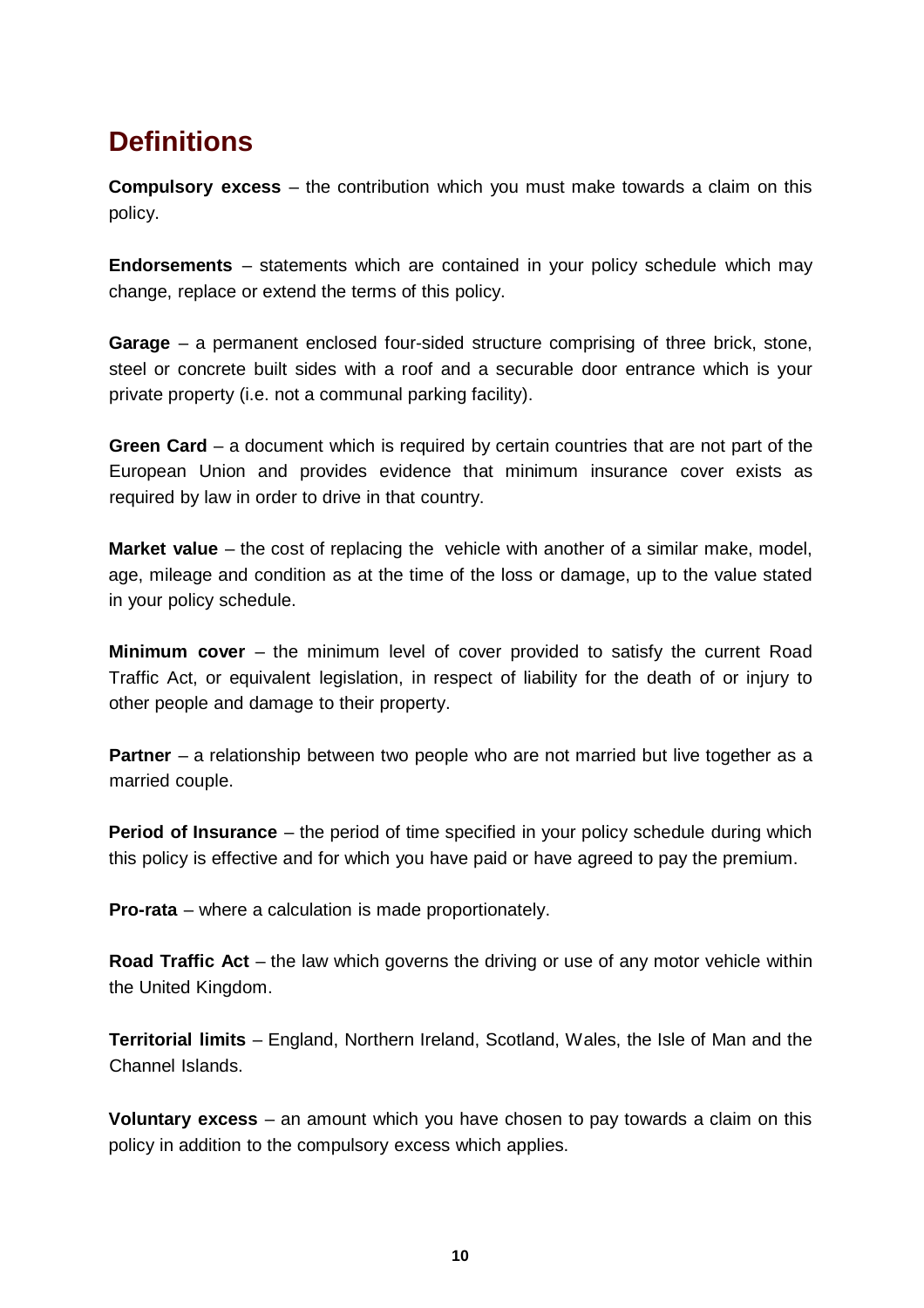## **Summary of Cover**

The table below shows the sections of this policy booklet which apply, in accordance with the level of cover stated in your policy schedule:

|                                                                                                                                     | <b>Cover Applicable</b> |                                                |  |
|-------------------------------------------------------------------------------------------------------------------------------------|-------------------------|------------------------------------------------|--|
| <b>Section Description</b>                                                                                                          | <b>Comprehensive</b>    | <b>Third Party,</b><br><b>Fire &amp; Theft</b> |  |
| <b>Section 1</b> $-$ Liability to Others                                                                                            | Yes                     | Yes                                            |  |
| <b>Section 2</b> – Loss of or Damage to the<br><b>Insured Vehicle:</b><br>A. Accidental Damage                                      | Yes                     | <b>No</b>                                      |  |
| <b>B.</b> Malicious Damage and Vandalism<br>C. Fire, Self-Ignition, Lightning or<br>Explosion<br><b>D.</b> Theft or Attempted Theft | Yes<br>Yes<br>Yes       | <b>No</b><br>Yes<br>Yes                        |  |
| <b>Section 3 - Glass Cover</b>                                                                                                      | Yes                     | <b>No</b>                                      |  |
| <b>Section 4 – Personal Belongings</b>                                                                                              | Yes                     | <b>No</b>                                      |  |
| <b>Section 5 - Replacement Locks</b>                                                                                                | Yes                     | <b>No</b>                                      |  |
| <b>Section 6 - Medical Expenses</b>                                                                                                 | Yes                     | <b>No</b>                                      |  |
| <b>Section 7 - Personal Accident</b>                                                                                                | Yes                     | <b>No</b>                                      |  |
| <b>Section 8</b> – Permitted Drivers and Use<br>of the Insured Vehicle                                                              | Yes                     | Yes                                            |  |
| <b>Section 9</b> – After Completing your<br><b>DSA Practical Driving Test</b>                                                       | Yes                     | Yes                                            |  |

The sections entitled **'General Exclusions'** and **'General Conditions'** within this policy booklet apply to your policy whatever cover you have.

#### **NB: Please note that if you are NOT the registered owner and keeper of the vehicle insured on this policy then Sections 3, 4, 5, 6 and 7 DO NOT apply.**

**Your policy schedule provides details of any special cover, excesses, endorsements and/or exclusions which may apply to your policy.**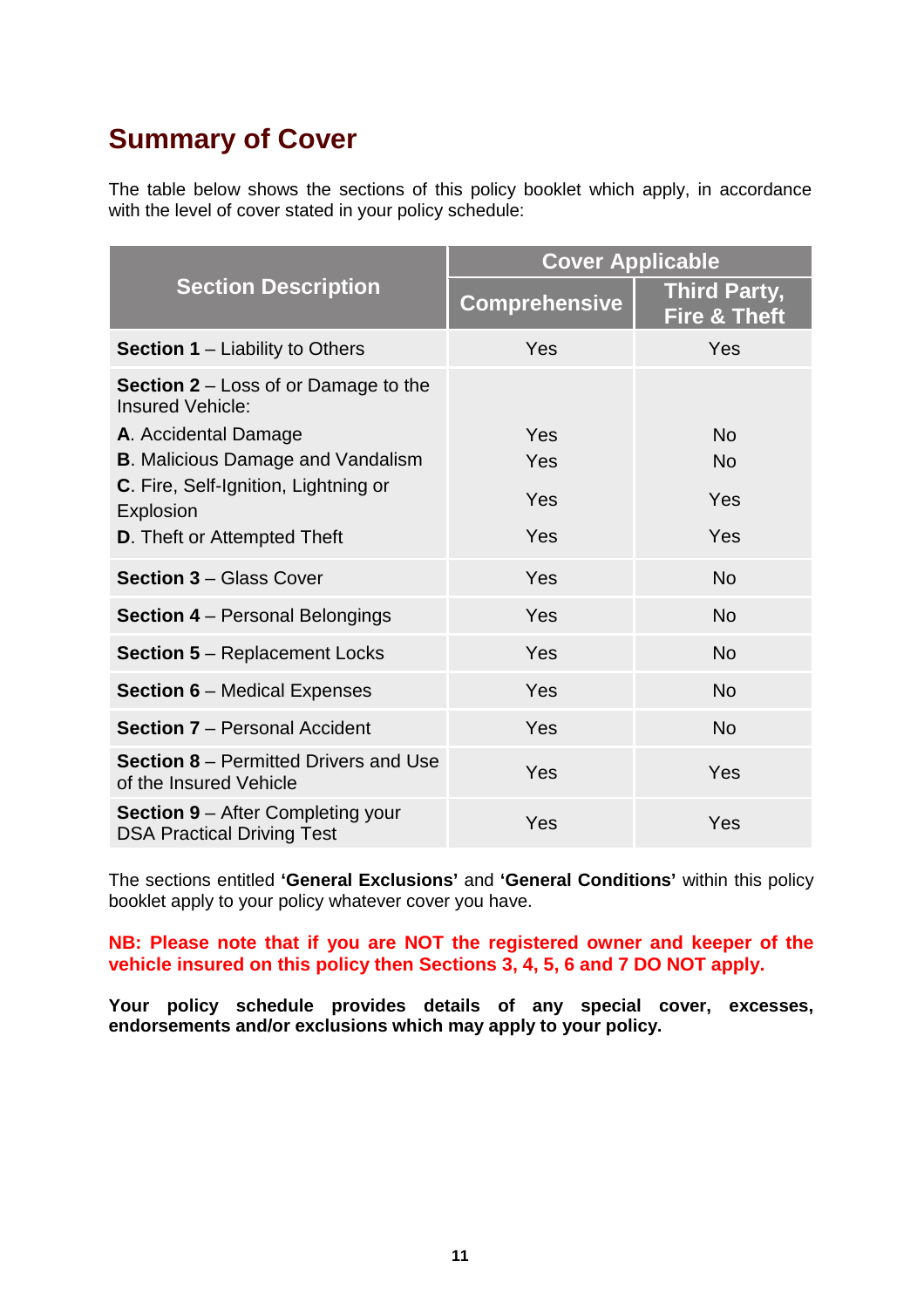# **Section 1 – Liability to Others**

### **What is covered under this section**

### **1.1 Driving the insured vehicle**

We will insure you against any amounts that you are legally liable to pay, including legal costs and damages, in the event of:

- Death of or bodily injury to other people;
- Damage to their property;

as a result of an accident in which any of the following occurs:

- i. Whilst you are driving, using or in charge of the insured vehicle;
- ii. Whilst any other person is using or driving the insured vehicle, provided that they are permitted to do so as shown on your current Certificate of Insurance and that they have your permission;
- iii. Whilst any person is using (but not driving) the insured vehicle with your permission, provided that the use is for social, domestic and pleasure purposes (i.e. not used for business purposes);
- iv. Whilst any passenger is travelling in, or getting into or out of the insured vehicle;
- v. Whilst you are towing a trailer, caravan or broken-down vehicle which is securely attached to the insured vehicle.

The maximum amount we will pay under Section 1 in respect of property damage is £20,000,000 for any one claim, or a number of claims arising out of the one incident and £5,000,000 for all associated costs and expenses.

### **1.2 Legal personal representatives**

We will insure the estate of anyone covered by this policy that dies against any claim that they are legally liable to pay provided that the claim is covered by this policy.

### **1.3 Legal defence costs**

Provided that an incident occurs which is covered by this policy and we agree in writing first, we will pay for the legal representation of you or any other person we insure under this policy:

- i. At a coroner's inquest, fatal accident inquiry or UK magistrates' court;
- ii. Against prosecution for manslaughter or for causing death by careless or dangerous driving.

### **What is not covered under this section**

- Death of or injury to the person driving the insured vehicle or in charge of the insured vehicle for the purpose of driving;
- Loss of or damage to the insured vehicle or any other vehicle that is in your care, custody or control including any trailer, caravan or broken-down vehicle;
- Loss of or damage to property owned by you or any other person insured by this policy;
- Any liability arising from using or driving other vehicles that are not specified as covered under this policy.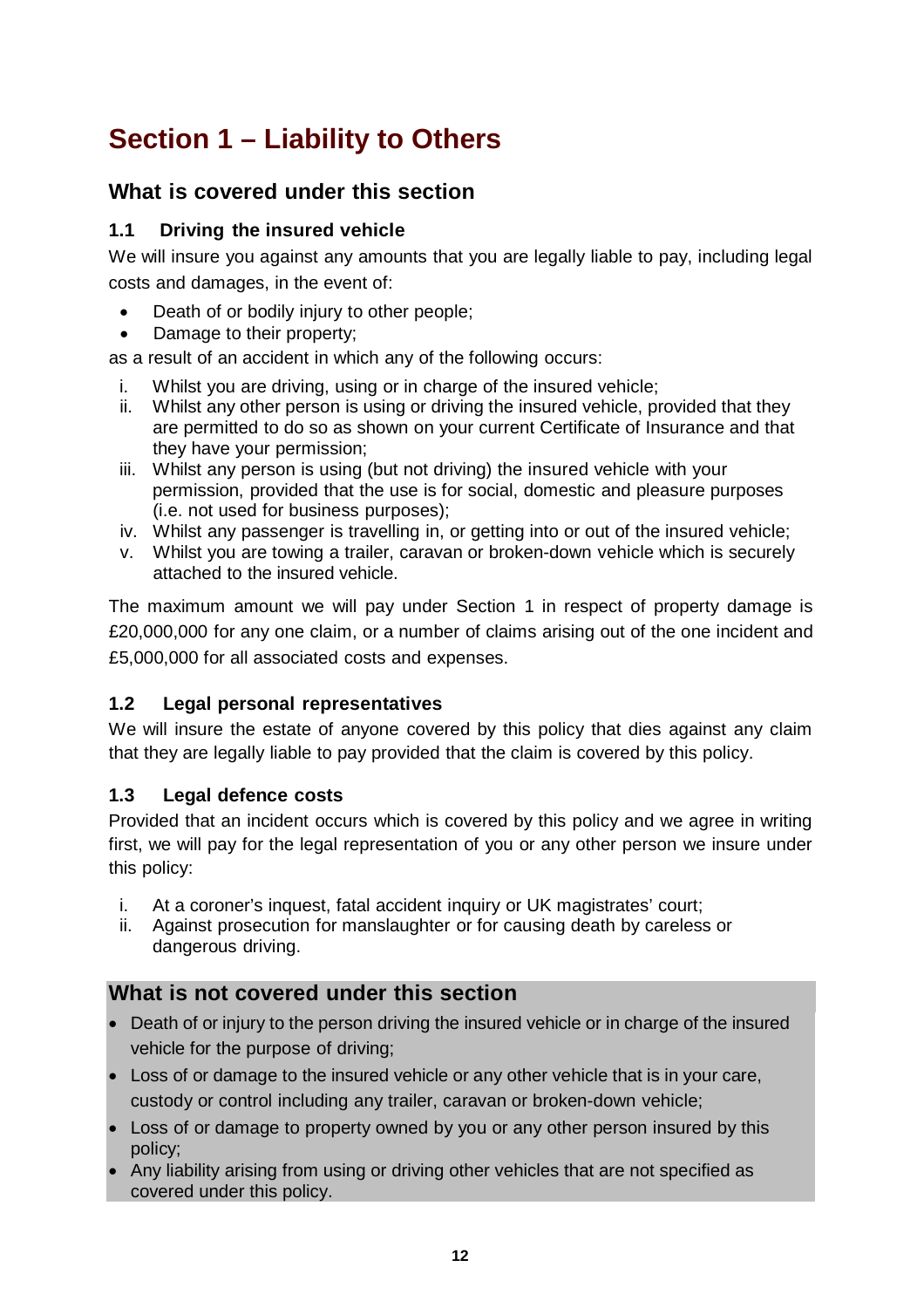### **What is covered under this section**

We will cover the insured vehicle against damage or total loss caused by an event listed below, provided that the 'Summary of Cover' section shows such an event is covered:

- A. Accidental damage;<br>B. Malicious damage a
- B. Malicious damage and vandalism;<br>C. Fire. self-ignition. lightning or explo
- C. Fire, self-ignition, lightning or explosion;<br>D. Theft or attempted theft.
- Theft or attempted theft.

Please refer to your policy schedule for the level of cover shown and then to the *'Summary of Cover' section on page 11 for details of which events your cover includes.*

If you need to report a claim to us, please refer to the section entitled 'Making a Claim' at the end of this booklet for further information.

If the insured vehicle has been stolen, or damaged by attempted theft whilst in your charge, then you must notify the police immediately and obtain a crime reference number.

#### **2.1 Damage**

We will pay for the cost of repairing damage caused to the insured vehicle as a direct result of an event shown above provided that all of the following applies:

- i. This policy covers the event (as above);
- ii. You adhere to the terms and conditions under the heading "Claims handling" in the General Conditions section of this policy booklet;
- iii. We deem the cost of repairing the insured vehicle to be economical.

As an alternative to repairing the insured vehicle, we may deem it appropriate to either replace the insured vehicle with one of a similar specification or pay you a monetary amount equal to the cost of repairing the damage less any policy excess which is applicable (see Section 2.9).

#### **2.2 Total loss**

We will normally declare the vehicle a total loss:

- If we deem the cost of repairing the insured vehicle as uneconomical; or
- If the insured vehicle has been stolen and not recovered.

If the insured vehicle is declared a total loss, we will offer you a monetary amount as compensation. The maximum amount we will pay is the market value of the insured vehicle, less any policy excess which is applicable (see Section 2.9). If you owe any premium amount under this policy, you must pay this amount in full before we can settle the claim.

Once you have accepted our offer, the insured vehicle will become our property and at this point all cover will cease with no refund of premium given. You must surrender your current Certificate of Insurance to us along with any other documentation we may request before we pay you the agreed amount.

We may give you, at our discretion and if the current regulations allow, the option of retaining the vehicle salvage subject to a deduction from the compensation amount we offer you.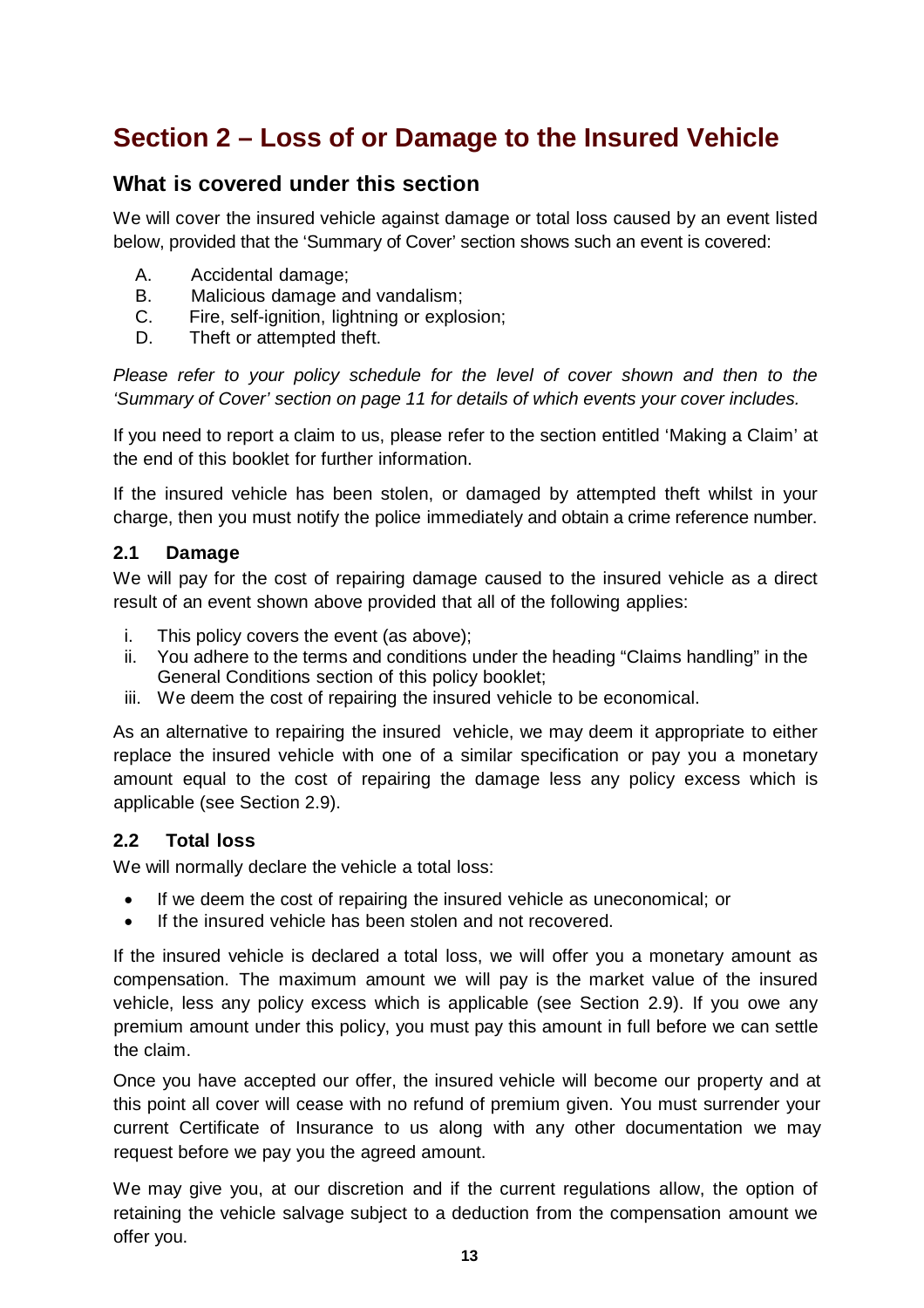### **2.3 Vehicle service/repair**

We will provide the same level of cover that your policy has under Section 2 whilst the insured vehicle is in the custody or control of a member of the motor trade for the purpose of being serviced or repaired, provided that you are the registered owner and keeper of the insured vehicle.

### **2.4 Vehicle recovery**

We will pay for the reasonable cost of transporting the insured vehicle to a repairer near to its location if it is damaged following an accident and cannot be driven provided that the damage is covered by this policy.

#### **2.5 Ownership of the vehicle**

If the insured vehicle is owned by someone else or is subject to a hire purchase or lease agreement and is declared a total loss, any payments we make will instead be made to the owner of the vehicle.

The maximum amount we will pay is the market value of the insured vehicle, less any policy excess which is applicable (see Section 2.9). We are not responsible for any amount owing to the finance or leasing company (if applicable) after we have settled your claim.

#### **2.6 New vehicle replacement**

We will, at your request, replace the insured vehicle with another of the same make, model and specification following an incident covered by Section 2 provided that all of the following applies:

- i. The owner is the first registered owner of the vehicle from new;
- ii. The vehicle is no more than 12 months old from the date of first registration;
- iii. The repair costs exceed 60% of the market value of the vehicle;
- iv. We are able to replace the insured vehicle in the United Kingdom;
- v. We have permission from any person that has a financial interest in the insured vehicle;
- vi. The vehicle is not subject to a lease or contract hire agreement or any other similar arrangement.

### **2.7 Audio equipment**

We will pay towards the cost of replacing the audio equipment in the insured vehicle with equipment of a similar specification following an incident covered by Section 2 provided that you are the registered owner and keeper of the insured vehicle, that the audio equipment is damaged, and it was permanently fitted to the insured vehicle by the insured vehicle's manufacturer.

The maximum amount we will pay under Section 2.7 is 10% of the insured vehicle's market value up to a maximum of £500 for any claim arising out of the one incident.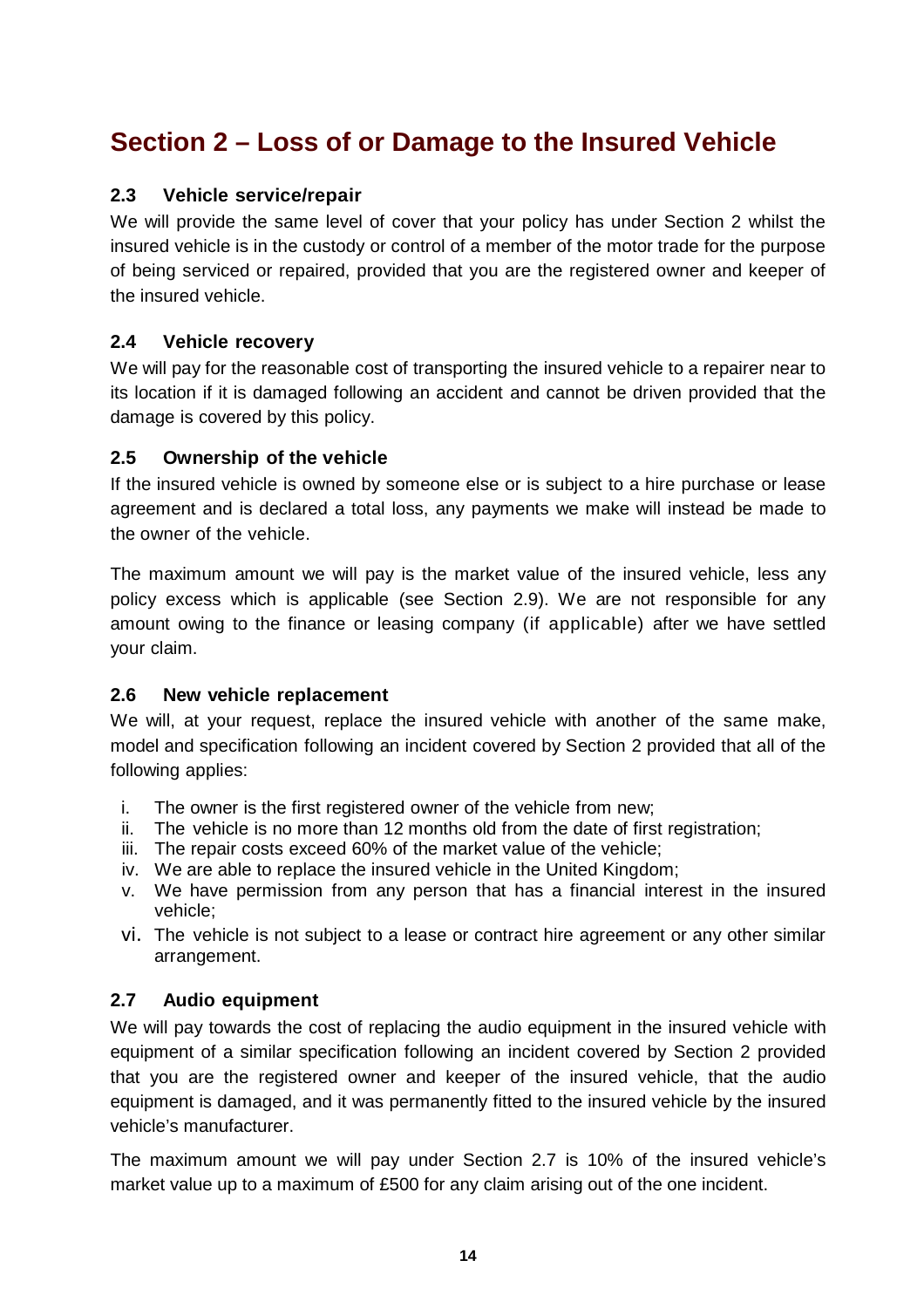### **2.8 Satellite Navigation equipment**

We will pay towards the cost of replacing the Satellite Navigation equipment in the insured vehicle with equipment of a similar specification following an incident covered by Section 2 provided that you are the registered owner and keeper of the insured vehicle, that the Satellite Navigation equipment is damaged, and it was permanently fitted to the insured vehicle by the insured vehicle's manufacturer.

The maximum amount we will pay under Section 2.8 is £500 for any claim arising out of the one incident.

#### **2.9 Compulsory excess**

If a claim is made under Section 2 of this policy, you must pay a compulsory policy excess, the amount of which is shown in your current policy schedule. If no amount is stated, you must pay the first £250 towards each claim.

### **What is not covered under this section**

- The policy excess which applies under this section of the policy;
- Wear, tear and depreciation of the insured vehicle;
- Failure, breakdown or breakage of mechanical, electrical, electronic or computer equipment;
- Damage to the tyres of the insured vehicle caused by braking, punctures, cuts and bursts unless as a direct result of an accident covered by this policy;
- Damage to the insured vehicle caused by filling its fuel tank with the incorrect fuel;
- Loss or theft of petrol or diesel fuel;
- Damage caused by the freezing of liquid in the cooling system of the insured vehicle unless you have taken all reasonable precautions as recommended by the vehicle manufacturer;
- Loss of or damage to the insured vehicle caused as a result of its legal impounding or destruction by order of any government or public authority;
- Loss of or damage to the insured vehicle which was caused deliberately by you or any other person insured on this policy;
- Loss of or damage to the insured vehicle if it is taken, used or driven without your permission by a spouse or civil partner, partner, boyfriend or girlfriend, member of the family or household of a permitted driver;
- Loss of or damage to the insured vehicle if it is involved in a theft or attempted theft and the incident has not been reported to the police and a crime reference number obtained;
- Loss of or damage to the insured vehicle by fraud, trickery or deception e.g. by someone claiming to be a buyer, a buying or selling agent, or by accepting a form of payment which a bank or building society will not authorise;

*Section 2 exclusions continue on the next page…*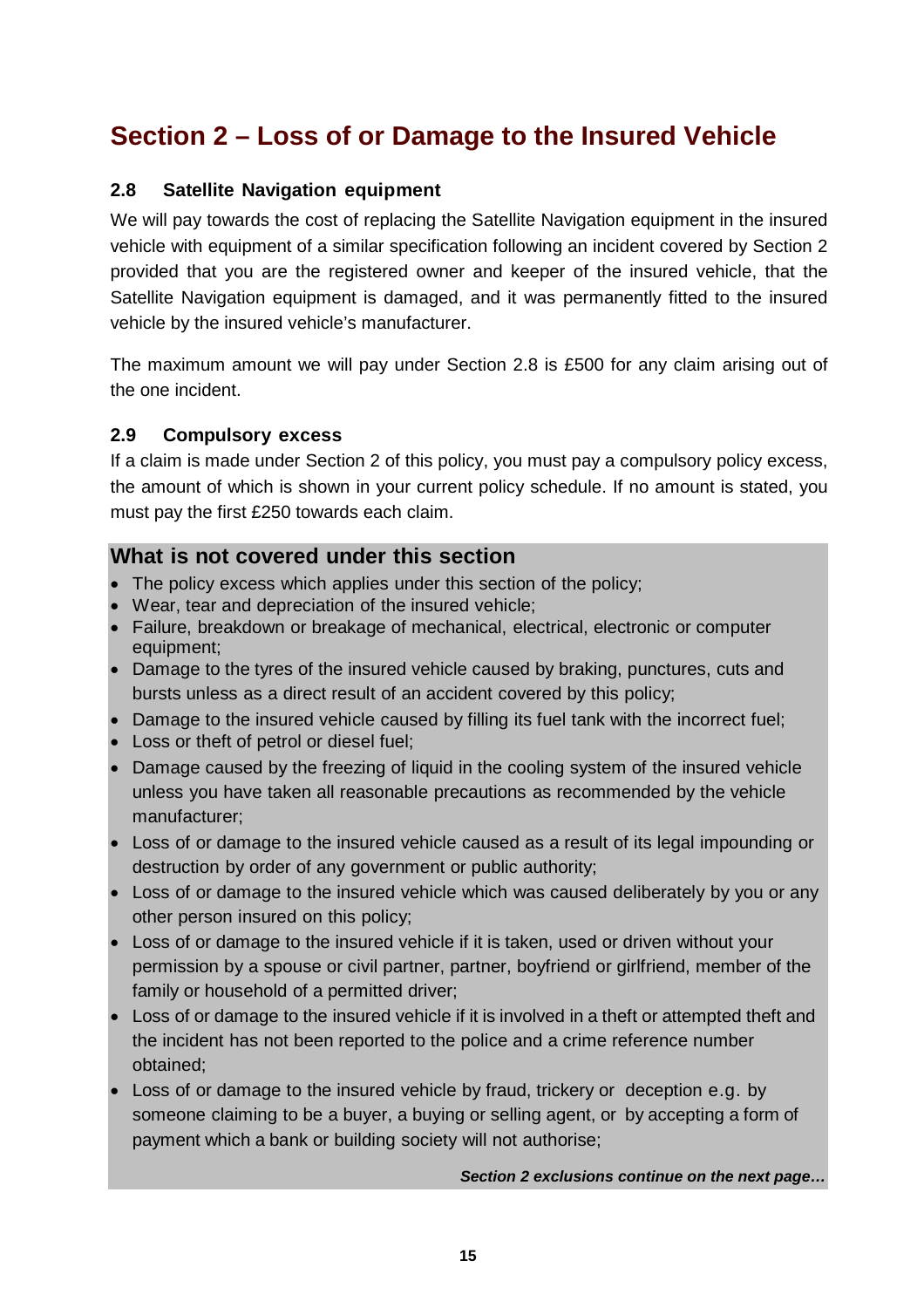- Loss of or damage to the insured vehicle if it is unoccupied and any of the following applies:
- i. It has been left un-locked;
- ii. It has been left with the keys in, on or in the vicinity of the insured vehicle;
- iii. If the keys of the insured vehicle are not securely stored e.g. if they are stored or placed in any location or premises to which the public has access or are displayed in view of the public;
- iv. It has been left with the windows, sunroof or the roof of a convertible vehicle open;
- v. If reasonable precautions have not been taken to protect it.
- Liability for any further damage which is caused by driving, or attempting to drive, the insured vehicle if damaged or in an un-roadworthy condition;
- Any reduction in the value of the insured vehicle following damage, whether repaired or not;
- The cost of repairing, replacing or improving any parts of the insured vehicle if they have not been damaged;
- The cost of repairing or replacing any non-standard parts fitted to the insured vehicle;
- The cost of replacing locks or keys if the keys to the insured vehicle are lost or stolen;
- Loss of or damage to any portable audio, visual or communication devices, portable computer or gaming equipment, traffic information systems or CB radio equipment fitted to or carried in the insured vehicle;
- Compensation for any costs incurred as a result of not being able to use the insured vehicle following loss or damage;
- Loss of or damage to the insured vehicle outside of the territorial limits;
- Costs which exceed the market value of the insured vehicle or the value declared on your policy schedule if the market value is more.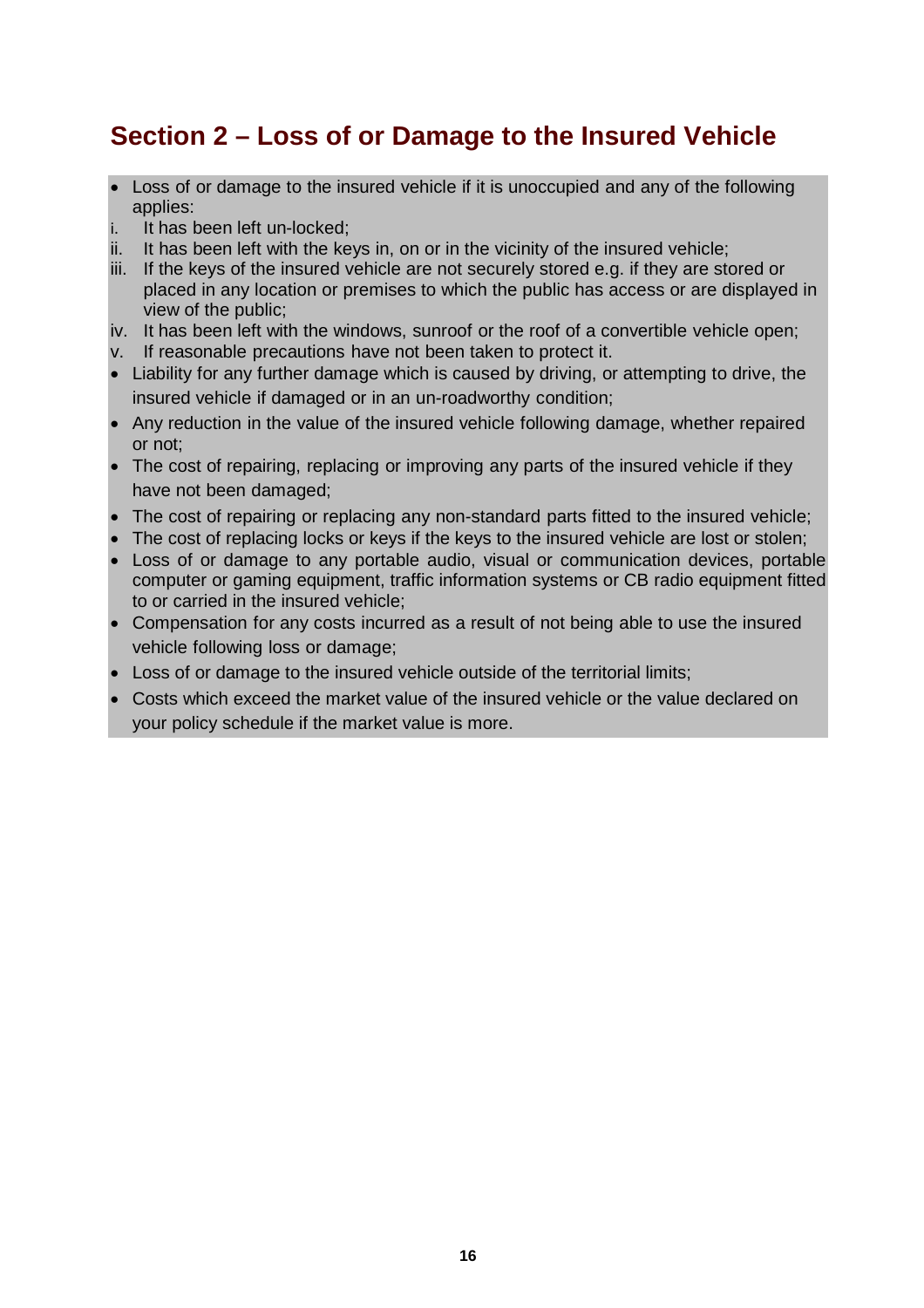### **Section 3 – Glass Cover**

*Please note: This section DOES NOT apply if you are NOT the registered owner and keeper of the vehicle insured on this policy.*

### **What is covered under this section**

We will pay for the replacement or repair of:

- i. The windscreen of the insured vehicle following accidental damage, vandalism, theft or attempted theft;
- ii. The side and rear windows of the insured vehicle following accidental damage, vandalism, theft or attempted theft.

#### *What we will pay*

Cover is limited to a maximum of £1,000 including VAT for any one claim (before taking into account any compulsory excess you must pay). A total limit of £1,000 applies for all claims made in any one period of insurance.

If you need to report a glass claim please call **0844 412 6412.**

#### *What you must pay*

- A standard compulsory windscreen excess applies per claim if our approved glass provider is used, the amount of which is shown in your schedule;
- If you do not use our approved glass provider, a higher excess amount will apply towards your claim, the amount of which is also shown in your schedule.

There is no excess to pay if the damaged glass is repaired, not replaced.

### **What is not covered under this section**

- The policy excess which applies under this section of the policy;
- Repair or replacement of the sunroof and/or glass roof panels of the insured vehicle;
- Repair or replacement of lights and reflectors.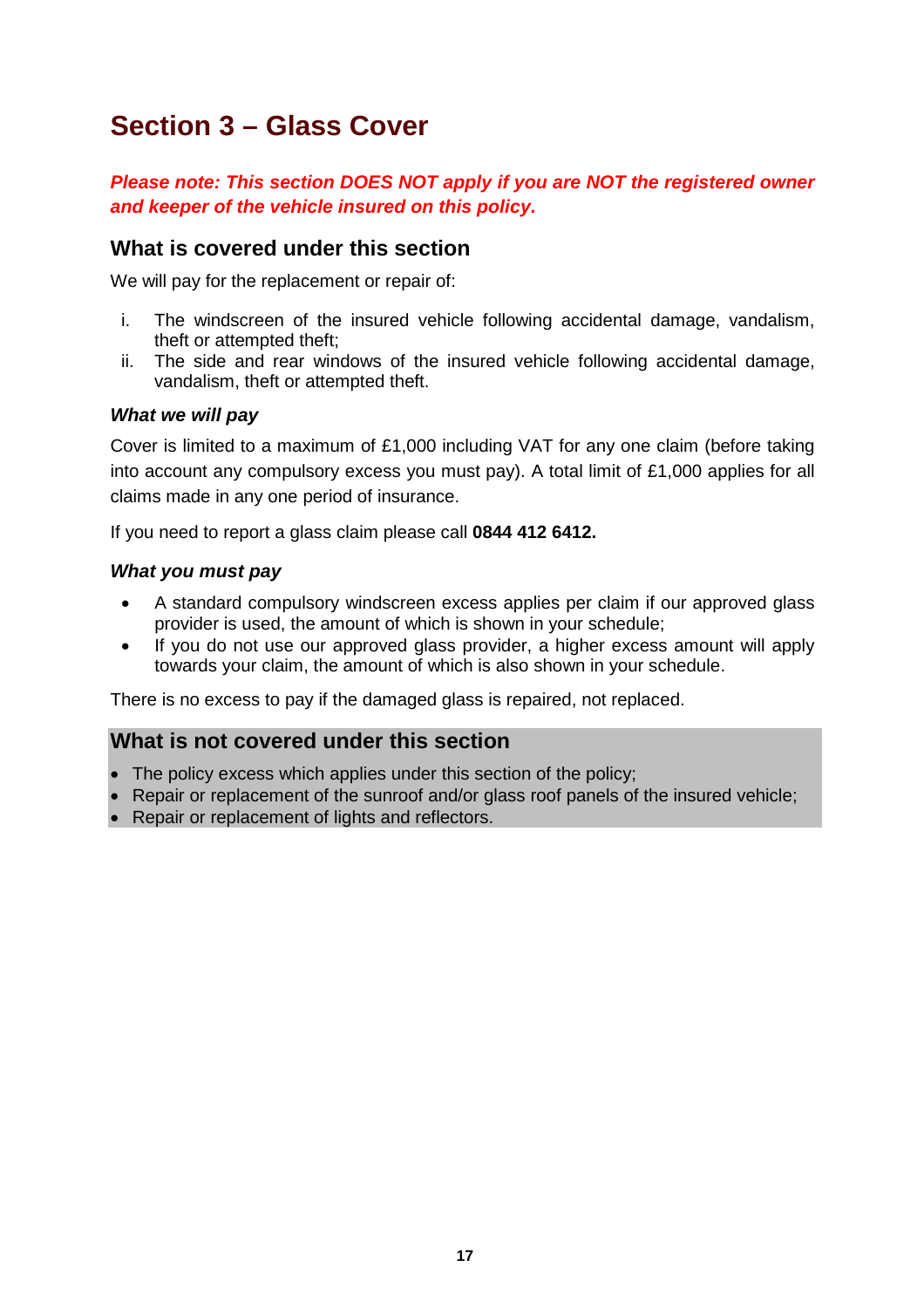## **Section 4 – Personal Belongings**

### *Please note: This section DOES NOT apply if you are NOT the registered owner and keeper of the vehicle insured on this policy.*

### **What is covered under this section**

We will pay for loss of or damage to your personal belongings whilst they are in or on the insured vehicle following an accident, fire, theft or attempted theft provided that a claim is also made under Section 2 of this policy.

The maximum amount we will pay under Section 4 is £100 following any one incident.

### **What is not covered under this section**

#### *Loss of or damage to any of the following:*

- Money, bank/credit cards, jewellery, stamps, tickets, documents and securities (such as share or bond certificates);
- Goods, tools and samples connected with any trade or business;
- Any equipment used for communication purposes (including mobile telephones and
- Satellite Navigation equipment);
- Personal belongings from an open-top or convertible vehicle, unless you keep them in a locked boot;
- Personal belongings if any of the doors are unlocked or if any of the windows are left open whilst the insured vehicle is left unattended;
- Any property where damage has been caused by deterioration or wear and tear, whether or not this has occurred following an incident involving the insured vehicle;
- Any property that is insured under another policy (such as a home contents policy).

### **Section 5 – Replacement Locks**

### *Please note: This section DOES NOT apply if you are NOT the registered owner and keeper of the vehicle insured on this policy.*

### **What is covered under this section**

If your keys and/or lock transmitter of the insured vehicle are lost or stolen, we will pay towards the cost of replacing:

- i. The door locks;
- ii. The ignition and steering locks;
- iii. The lock transmitter and central locking interface.

Cover under this section is provided on the basis that you can establish, to our satisfaction, that the location of the insured vehicle is known to any person who is in possession of the lost or stolen keys and/or lock transmitter.

The maximum amount we will pay under Section 5 is £300 following any one incident.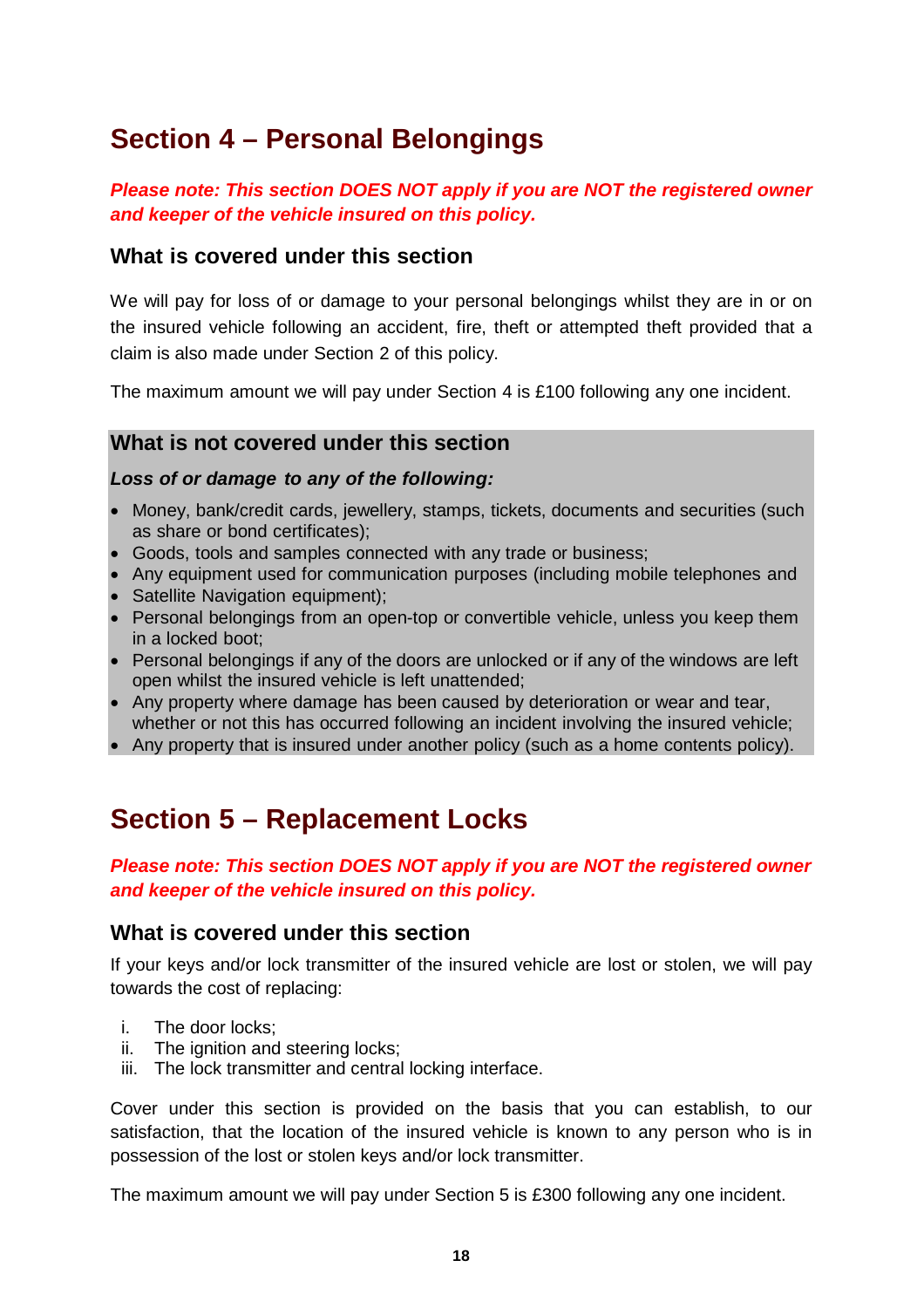### **Section 6 – Medical Expenses**

### *Please note: This section DOES NOT apply if you are NOT the registered owner and keeper of the vehicle insured on this policy.*

### **What is covered under this section**

If an accident occurs which is covered by this policy, we will pay up to maximum of £200 for each person in the insured vehicle for any medical treatment which is required following injury.

### **Section 7 – Personal Accident**

*Please note: This section DOES NOT apply if you are NOT the registered owner and keeper of the vehicle insured on this policy.*

### **What is covered under this section**

If an accident occurs that involves you, your spouse or your civil partner, we will pay £2,000 if the following occurs within three months of the accident date:

- Death; or
- Loss of a hand or foot; or
- Loss of sight in one or both eyes.

The maximum amount we will pay under Section 7 is £2,000 in any one period of insurance and the death or injury must have occurred as a direct result of an accident covered by this policy. Payments under this section will be made to you, or to your legal personal representative in the event of your death.

### **What is not covered under this section**

#### *Any liability for death of or injury to persons:*

- When this policy is in the name of a company;
- Over 65 years of age at the time of the accident;
- Where the cause is by suicide or attempted suicide;
- Driving under the influence of alcohol and/or drugs at the time of the accident;
- Where the accident has occurred outside of the territorial limits;
- Where a claim can be made under another section of this policy.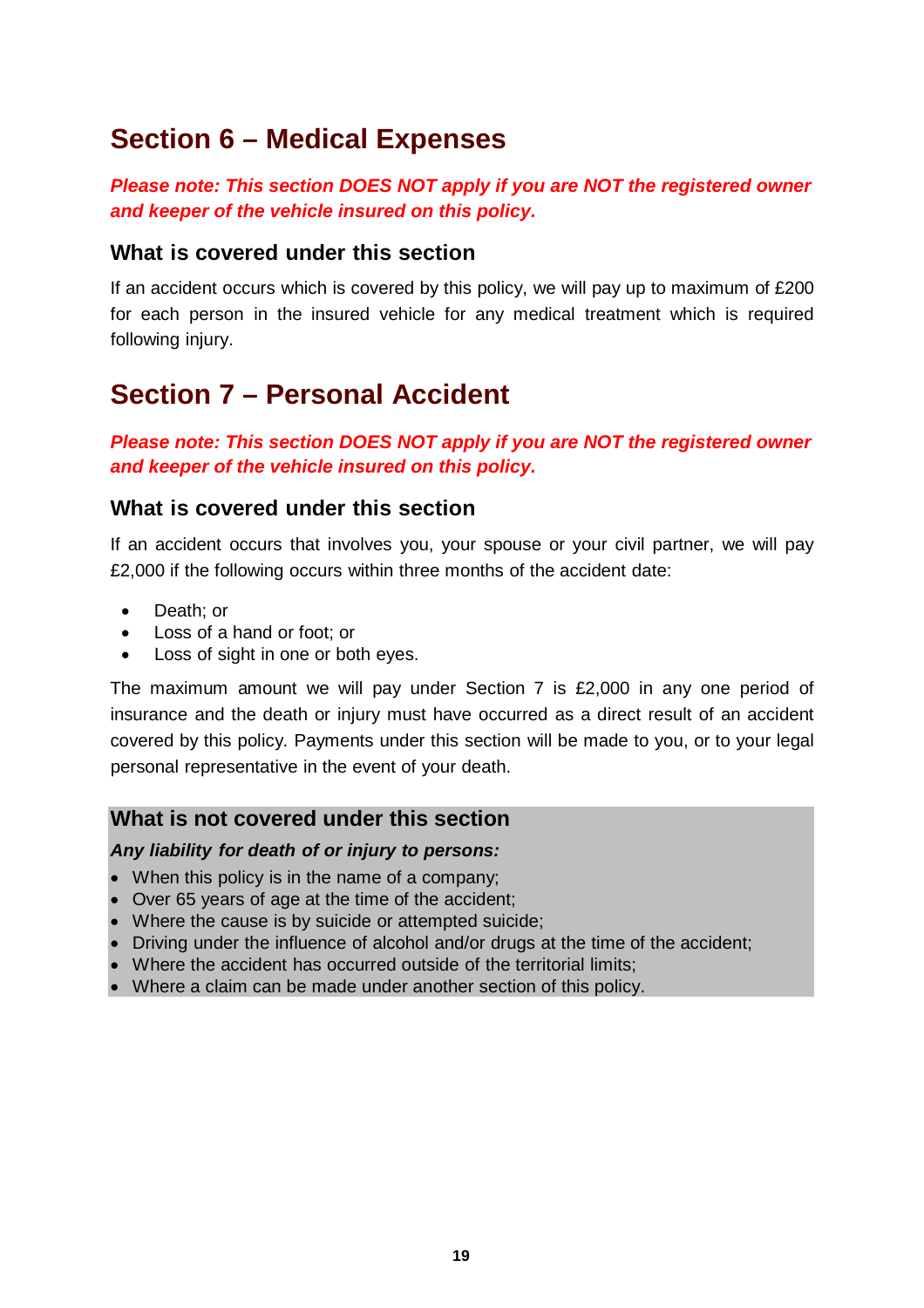### **Section 8 – Permitted Drivers and Use of the Insured Vehicle**

### **The following driving limitations apply to this policy:**

Driving under this policy is restricted to you in person and the policy is only effective until you pass the UK driving test.

For cover to be operative at the time of any incident likely to give rise to a claim under this policy, you must at the time of the incident:

- Be in the process of receiving driving tuition or taking an official Driving Standards Agency (DSA) practical driving test; and
- Be accompanied by a full current UK driving licence holder, who is over 25 years of age and that person has held a full UK Driving licence for a minimum of 3 years, or is a Qualified Driving Standards Agency Examiner or a current Registered Qualified Approved Driving Instructor (ADI); and
- Not have passed the UK DSA Practical Driving Test.

Cover is provided for Social Domestic & Pleasure purposes only. No cover is provided for commuting to and from a place of employment or education, nor any form of business use.

### **Section 9 – After Completing Your DSA Practical Driving Test**

If you pass your Driving Test before the expiry date of this policy, all cover under this policy will cease immediately (you are not covered to drive the vehicle home or to any other location). You must immediately surrender the Certificate of Motor Insurance to your Broker for cancellation.

If you pass your Driving Test and fail to notify us, you are liable to be prosecuted for driving without insurance if you continue to drive without having replacement insurance cover in force as this policy will not be valid.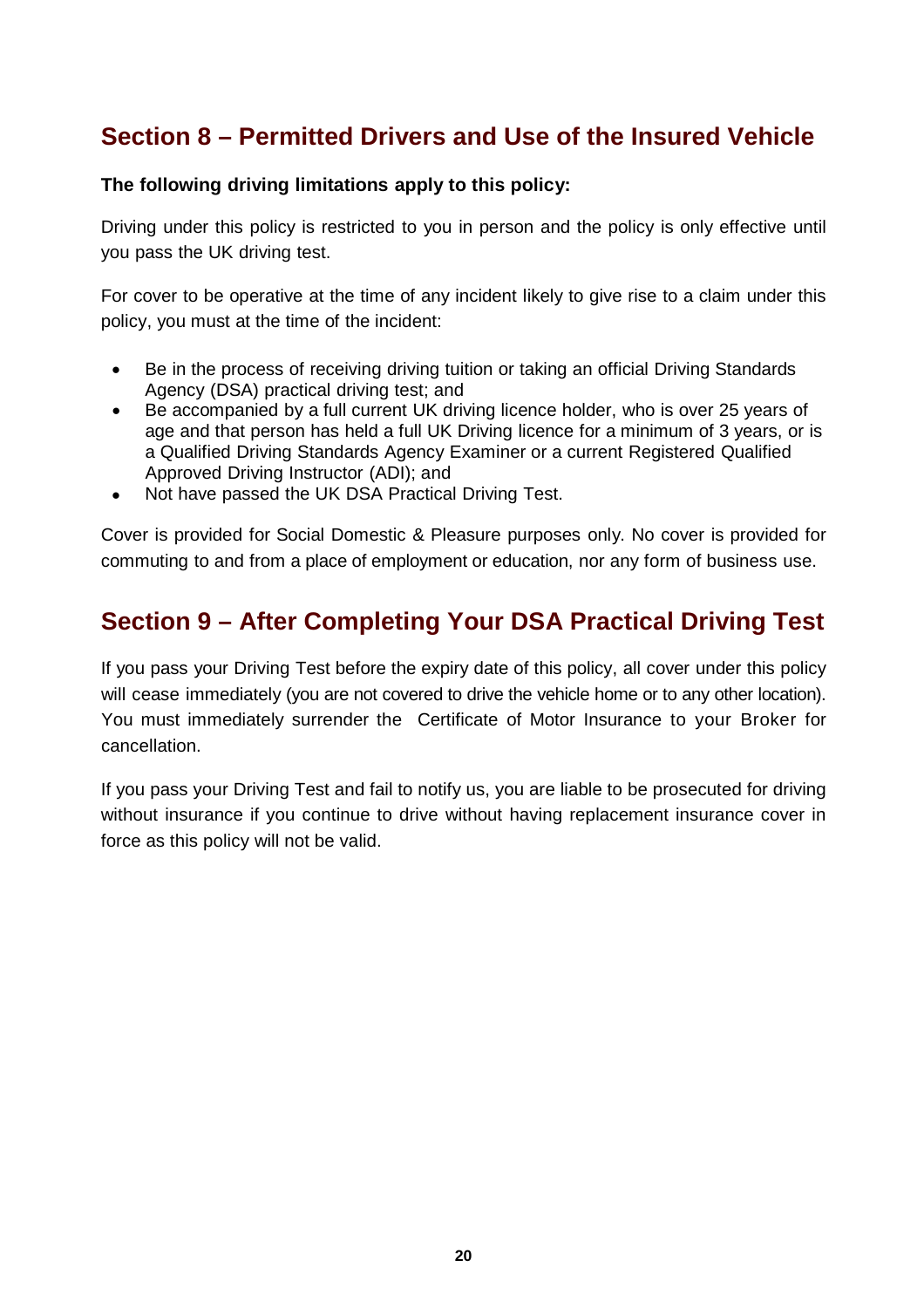# **General Exclusions**

#### **Use and Drivers**

We will not pay for any loss, damage or liability caused in any of the following circumstances whilst the insured vehicle is being used or driven:

- i. For a purpose not permitted on your Certificate of Insurance;
- ii. In any race, rally, competition, trial or similar motoring event;
- iii. On any race, rally, test circuit or on any off-road course or ground;
- iv. By any person who is not stated in the "persons or classes of persons entitled to drive" section on your Certificate of Insurance unless the vehicle has been stolen;
- v. By a person who does not hold a UK provisional driving licence, is disqualified from driving or is not complying with any terms or conditions that apply to their licence;
- vi. With a load or a number of passengers which is unsafe;
- vii. When carrying a load which is not secure.

### **Other Contracts**

We will not pay for any liability you have under an agreement or contract unless you would be liable anyway if the agreement or contract did not exist.

#### **War, Earthquake, Riot and Terrorism**

We will not pay for any loss, damage or liability that is directly or indirectly caused by:

- i. War, invasion, act of foreign enemy, hostilities (whether war is declared or not), civil unrest, rebellion, revolution, insurrection or requisition, riot or similar event, confiscation or nationalisation by any government or other authority;
- ii. Earthquake;
- iii. Acts of terrorism as defined in the Terrorism Act 2000 or the equivalent legislation in any other country.

However, we will provide any liability that is required under the current Road Traffic Act.

#### **Nuclear/Radioactive Contamination**

We will not pay for any loss, damage or liability that is directly or indirectly caused by:

- i. Ionising radiation or contamination by radioactivity from nuclear fuel or nuclear waste;
- ii. Radioactive, toxic, explosive or other dangerous properties of any explosive nuclear equipment.

#### **Pollution**

We will not pay for any loss, damage or liability that is directly or indirectly caused by pollution or contamination.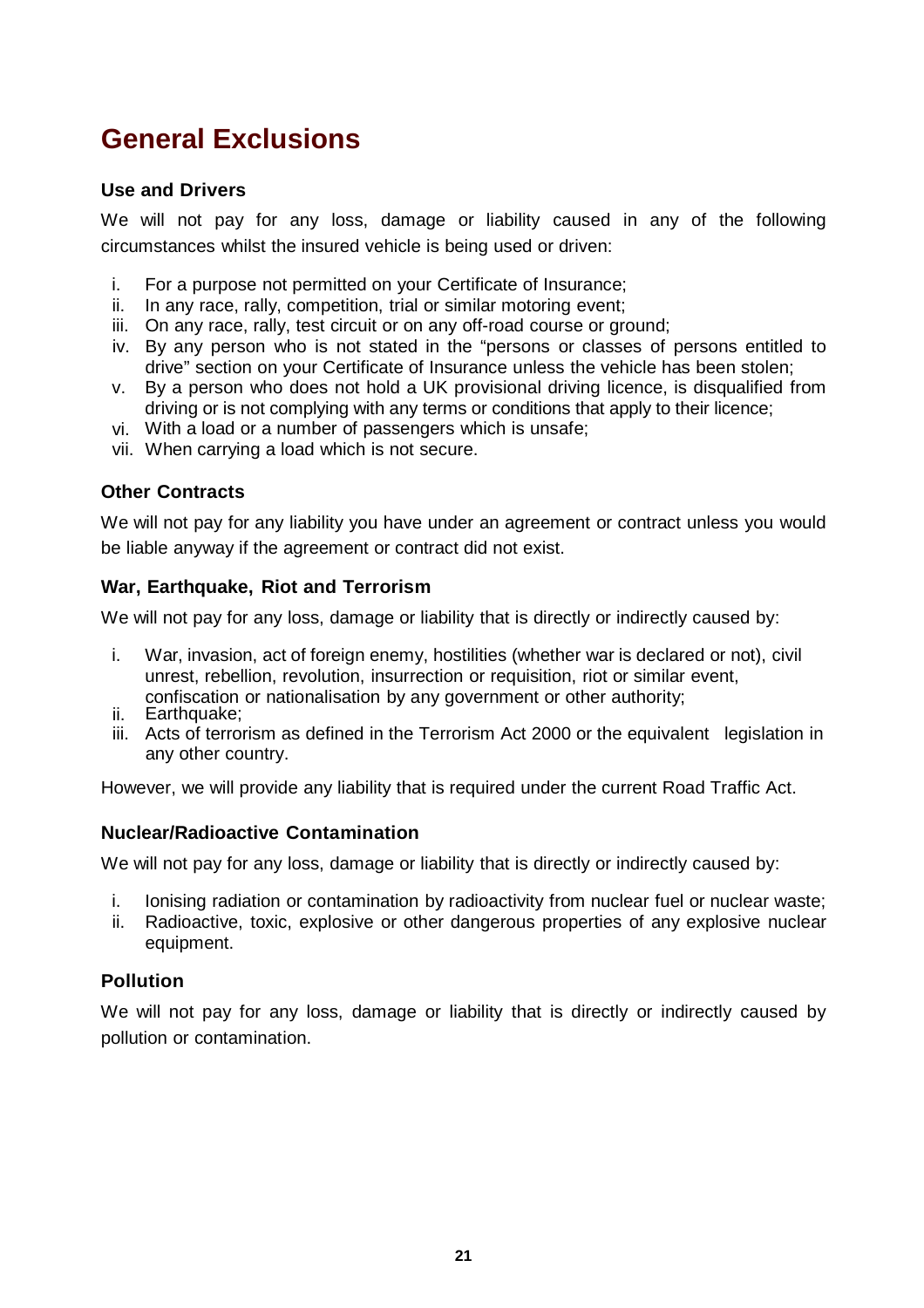# **General Exclusions**

### **Hazardous Goods**

We will not pay for any loss, damage or liability that is directly or indirectly caused by the carriage of explosive substances and articles, gases, flammable liquids, flammable solids, self-reactive substances and solid desensitised explosives, substances liable to spontaneous combustion, substances which emit flammable gases on contact with water, oxidising substances, organic peroxides, toxic substances, infectious substances, radioactive material or corrosive substances.

### **Airport Use**

We will not pay for any loss, damage or liability arising whilst the insured vehicle is in:

- i. Any place where aircraft take off, land or park including any associated service roads;
- ii. A refuelling area, ground equipment areas or the Customs examination areas of international airports.

### **Sonic Bangs**

We will not pay for any loss, damage or liability caused directly or indirectly by pressure waves from aircraft or other aerial devices travelling at sonic or supersonic speeds.

### **Criminal Acts**

We will not pay for any loss, damage or liability caused while the insured vehicle is being used by you or any other insured person for any criminal activity.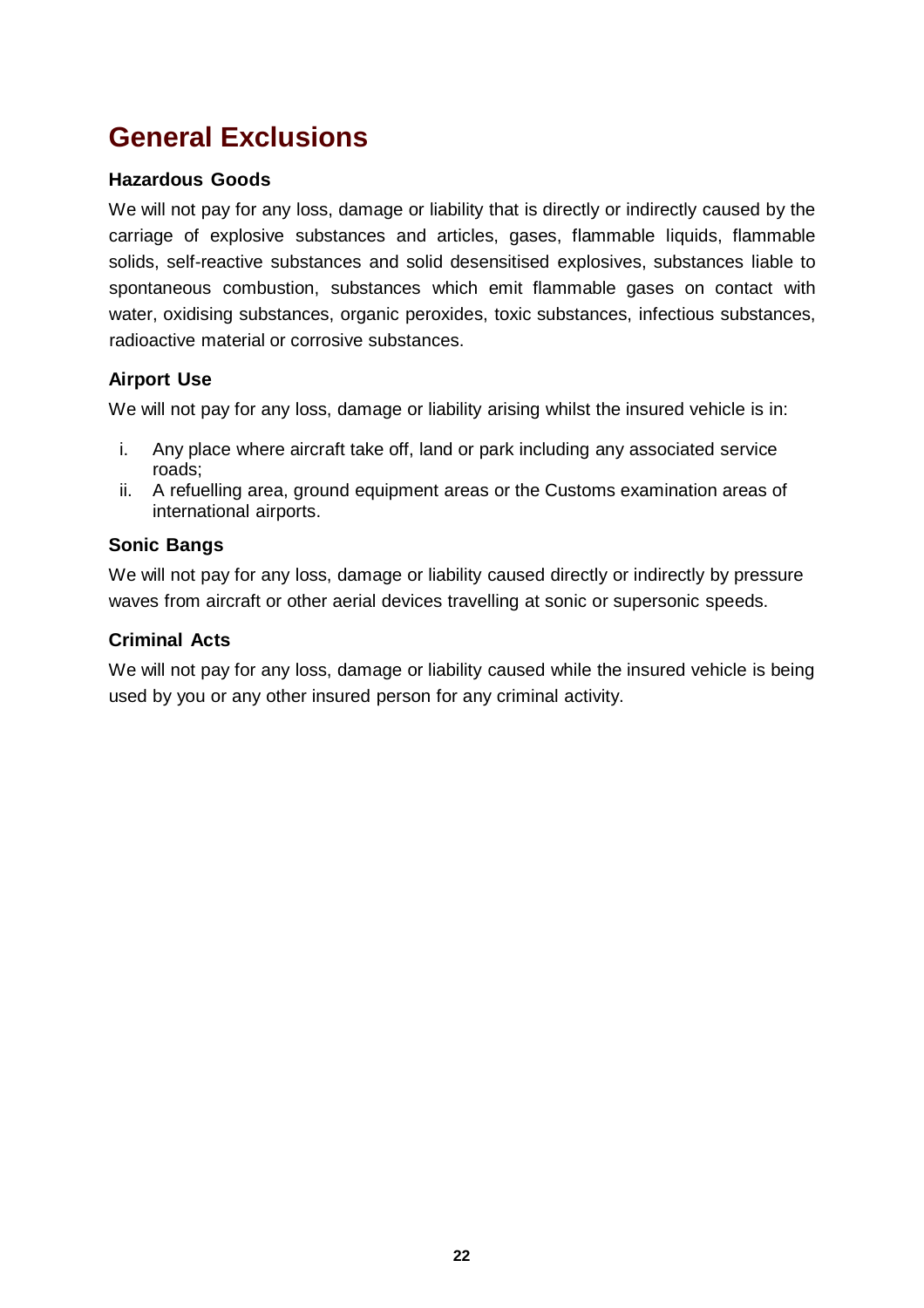### **Your duty**

We will only provide the cover as set out in this policy if:

- i. You and any other person(s) insured by this policy keep to the terms and conditions as set out in this document and with any endorsements that are stated in your policy schedule;
- ii. All of the information provided on the proposal form or statement of fact declaration and any information provided since is complete and correct to the best of your knowledge and belief, and that you have not misrepresented any such information you have supplied.

If any of the above conditions are not met then we may reject a claim in full, reduce the payment of a claim or your policy may be cancelled or treated as if it never existed.

### **Safety and security of the insured vehicle**

You and any other person insured by this policy must take all reasonable precautions to:

- Keep the insured vehicle in a safe and roadworthy condition;
- Protect the insured vehicle from loss or damage;
- Ensure the insured vehicle has a valid MOT test certificate if required to do so by law.

#### **Other Insurance**

If any other insurance covers you for the same loss, damage or liability covered under this policy, we will only pay our share of the claim.

#### **Changes in circumstances**

You must tell us as soon as possible about any changes to the information you provided at the time you took out this policy or during the policy cover. Examples of such changes include but are not limited to:

- Changing or selling the insured vehicle;
- Changing the insured vehicle's registration number;
- Modifying the insured vehicle from the manufacturer's original specification;
- Changing the purpose that the insured vehicle is used for;
- Changing the drivers that are insured on this policy;
- If any of the drivers insured on this policy are convicted of a motoring or criminal offence (including fixed-penalty offences);
- If any of the drivers insured on this policy has their driving licence revoked;
- If any of the drivers insured on this policy develops a medical condition that may affect their ability to drive;
- If any of the drivers insured on this policy changes occupation or becomes unemployed;
- If you change your address or the address of where the insured vehicle is kept overnight.

If you do not tell us about any changes then your policy cover may be affected (which may also affect the payment of a claim) or your policy may become invalid.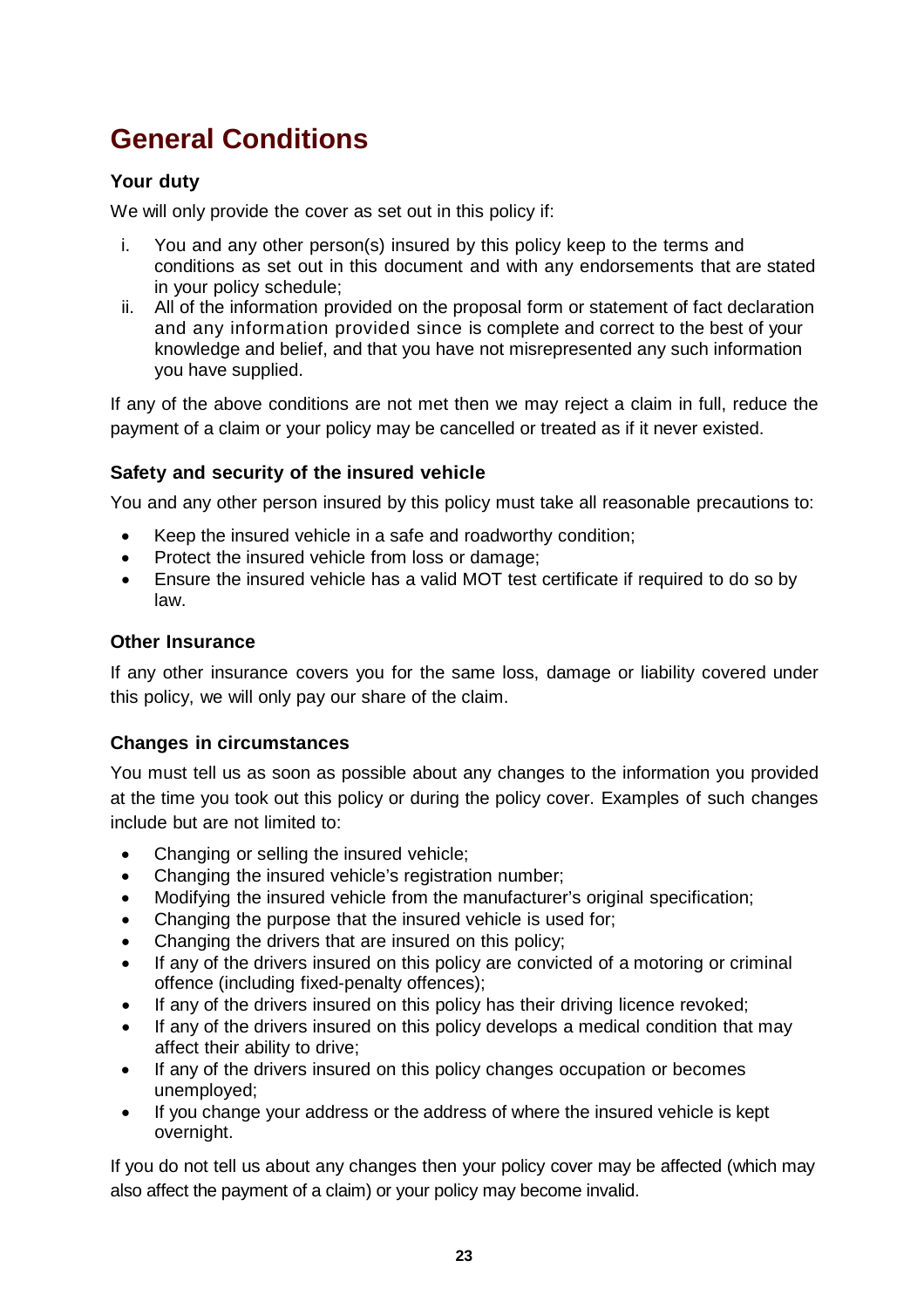### **Administration fee**

If you make a permanent change to your policy during the current period of insurance, or require a duplicate copy of your policy documents, we will charge you an administration fee of £10 excluding Insurance Premium Tax (please note that your Broker may also apply an administration fee). If a permanent change is made this fee will be in addition to any alteration in your insurance premium. If the change results in a return premium which is below £25 after our administration fee has been applied, there will be no refund given.

### **Cancellation of your policy by us**

We or your authorised Broker may cancel this policy by sending you 7 days' notice to your last known address. You must either return the current Certificate of Insurance or confirm the surrender of this document in writing to us or your Broker within 7 days of the cancellation date. From the date this is received, we will refund you the unexpired portion of the annual premium provided a claim has not been made in the current period of insurance and the cancellation is not as a result of fraud. If a claim has been made in the current period of insurance then we will retain the full annual premium.

It is an offence under the Road Traffic Act not to return the current Certificate of Insurance or confirm surrender of this document in writing if this policy is cancelled.

### **Cancellation of your policy by you**

#### *Cancelling before passing your test*

You may cancel this policy at any time either by returning the current Certificate of Insurance or by confirming the surrender of this document in writing to your Broker. If a claim has not been made in the current period of insurance, a refund will be given based on the annual premium in accordance with the following scale:

| <b>Policy Length</b> | <b>Period of Cover</b>        | <b>Refund</b> |
|----------------------|-------------------------------|---------------|
| 1 or 2 months        | N/A                           | No refund     |
| 3 months             | Period not exceeding 1 month  | 50%           |
|                      | Over 1 month                  | No refund     |
|                      | Period not exceeding 1 month  | 50%           |
| 4 or 5 months        | Period not exceeding 2 months | 25%           |
|                      | Over 2 months                 | No refund     |
|                      | Period not exceeding 1 month  | 50%           |
| 6 months             | Period not exceeding 2 months | 25%           |
|                      | Period not exceeding 3 months | 10%           |
|                      | Over 3 months                 | No refund     |
|                      | Period not exceeding 1 month  | 75%           |
|                      | Period not exceeding 2 months | 60%           |
|                      | Period not exceeding 3 months | 50%           |
|                      | Period not exceeding 4 months | 40%           |
| 12 months            | Period not exceeding 5 months | 30%           |
|                      | Period not exceeding 6 months | 25%           |
|                      | Period not exceeding 7 months | 20%           |
|                      | Period not exceeding 8 months | 10%           |
|                      | Over 8 months                 | No refund     |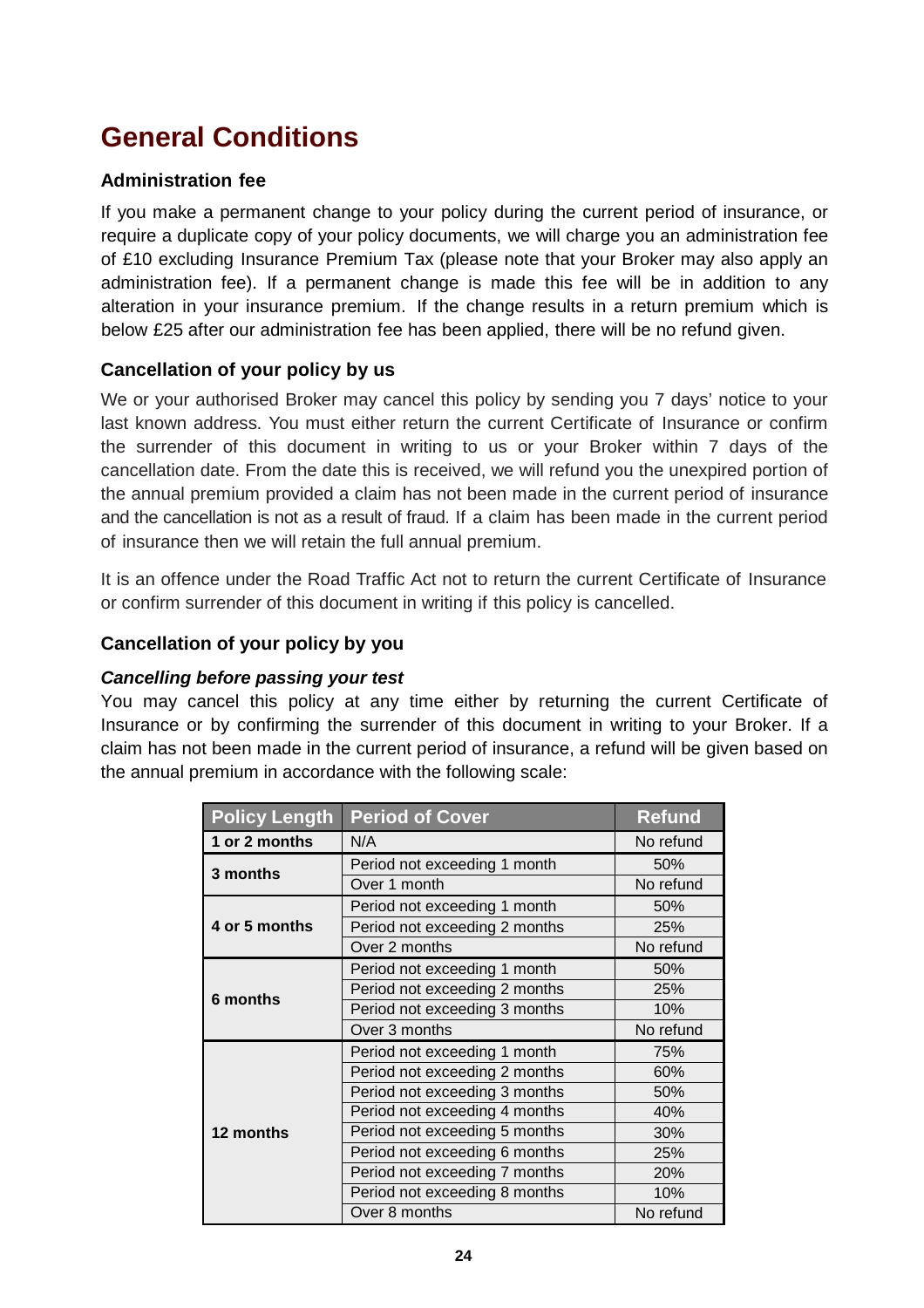#### *Cancelling after passing your test*

If you pass your Driving Test before the expiry date of this policy, all policy cover stops from the point you pass your test. You must notify your Broker as soon as you pass your driving test and either return the current Certificate of Insurance or confirm the surrender of this document in writing to your Broker. From the date this is received, we will refund you the unexpired portion of the annual premium provided a claim has not been made in the current period of insurance subject to an administration fee of £25 excluding Insurance Premium Tax (please note that your Broker may also apply an administration fee). If a claim has been made in the current period of insurance then we will retain the full annual premium.

*Please be aware that if you fail to notify us once you have passed your Driving Test, you are liable to be prosecuted for driving without insurance if you continue to drive without replacement insurance cover in force as this policy will not be valid.* 

#### **Cooling-off period - your right of cancellation**

Once you have entered into this insurance contract with us, you are entitled to 14 days to decide whether you wish to proceed. This 14 day period will commence from either the inception date of the contract or the date on which you receive the full terms and conditions of the contract, whichever is later.

If you wish to cancel this policy you must return either the current Certificate of Insurance, or confirm the surrender of this document in writing to your Broker within this 14 day period. Provided a claim has not been made, a pro-rata charge will be made for the period of cover we have provided plus an administration fee of £25 excluding Insurance Premium Tax (please note that your Broker may also apply an administration fee).

#### **Claims handling**

- i. You must tell us without delay about any event that could lead to a claim.
- ii. You must immediately send us unanswered any letter, claim, writ or summons you receive together with a completed accident report form.
- iii. You must give us all the information and assistance we require to deal with the claim and you or the person driving must not accept responsibility for any claim against you or make any offer or promise to pay a claim.
- iv. You must fully co-operate with any third party service providers we (or anyone else who acts on our behalf) may instruct in order to assist in dealing with the claim (full contact details of such suppliers and the capacity in which they are acting can be provided to you upon request to **claims.kgm@canopius.com**).
- v. We are entitled to take over, defend or settle any claim under this policy in the name of you or any other person covered by this policy and we are entitled to take legal action in any such name to recover any payments we make.
- vi. Should we refuse indemnity in respect of an accident due to any omission, misstatement or non-disclosure, but have a liability to pay a claim under the Road Traffic Act, then we will reserve the right to settle such claims or judgments, without prejudice to our position under this policy, and seek reimbursement of all payments we make from you.
- vii. If we are required to pay a claim under the law of any country covered by this policy which we would not otherwise be liable to pay, we will seek reimbursement of any costs from you or the person who incurred the liability.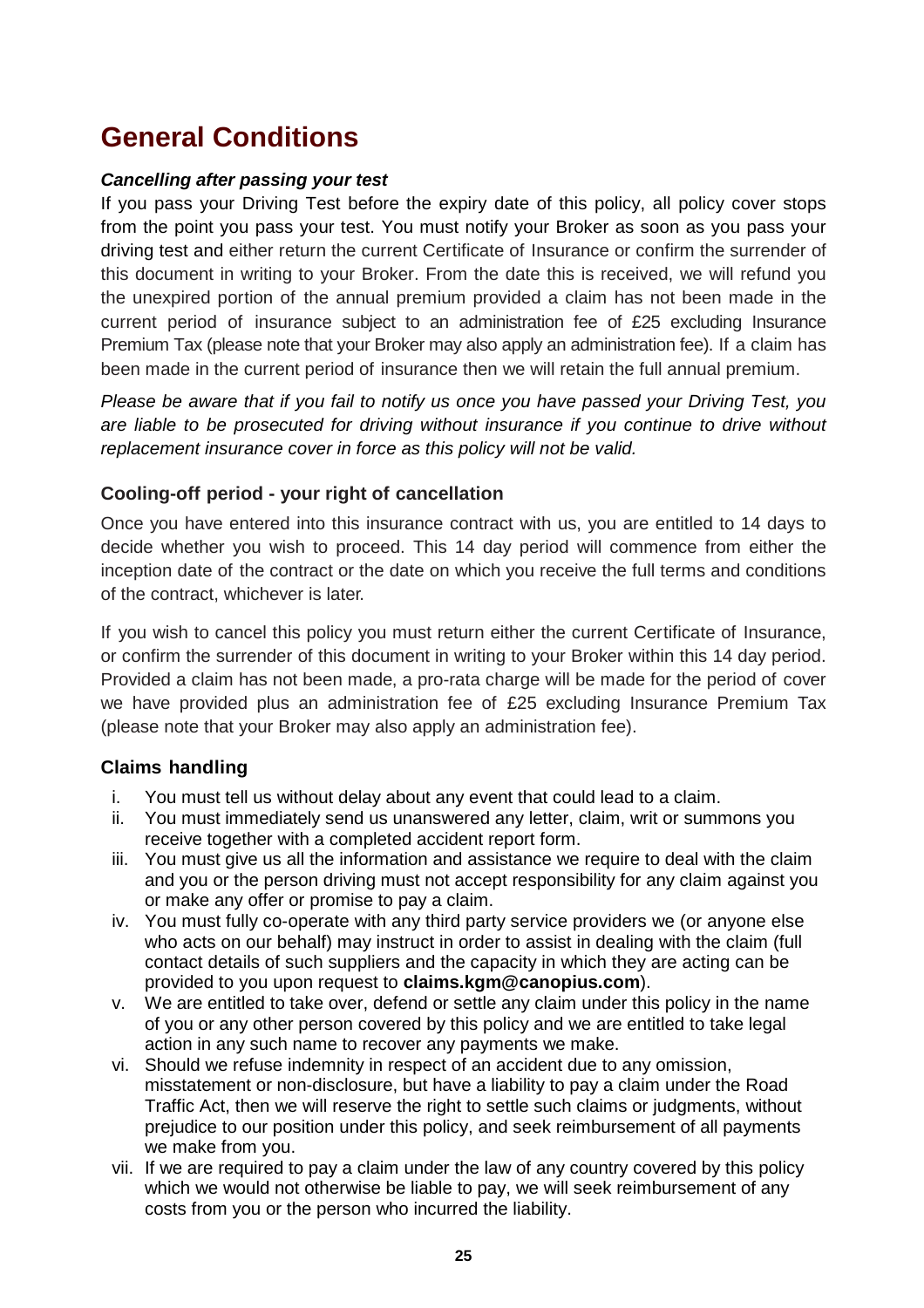### **Fraudulent claims**

We will not pay for any loss, damage or liability if you or any other person covered by this policy or anyone acting for you makes a claim that is fraudulent or exaggerated in any way, makes a false statement or provides false or stolen documents to support a claim. In such circumstances we will cancel this insurance contract without refunding any premium and will seek to recover any costs that we have incurred.

### **Financial Services Compensation Scheme**

In the event that KGM Motor Insurance is unable to meet its liabilities under this insurance policy, you may be entitled to compensation from the Financial Services Compensation Scheme.

Further information about the scheme is available on the FSCS website at [www.fscs.org.uk](http://www.fscs.org.uk/) or you can contact them on 0800 678 1100 or 020 7741 4100.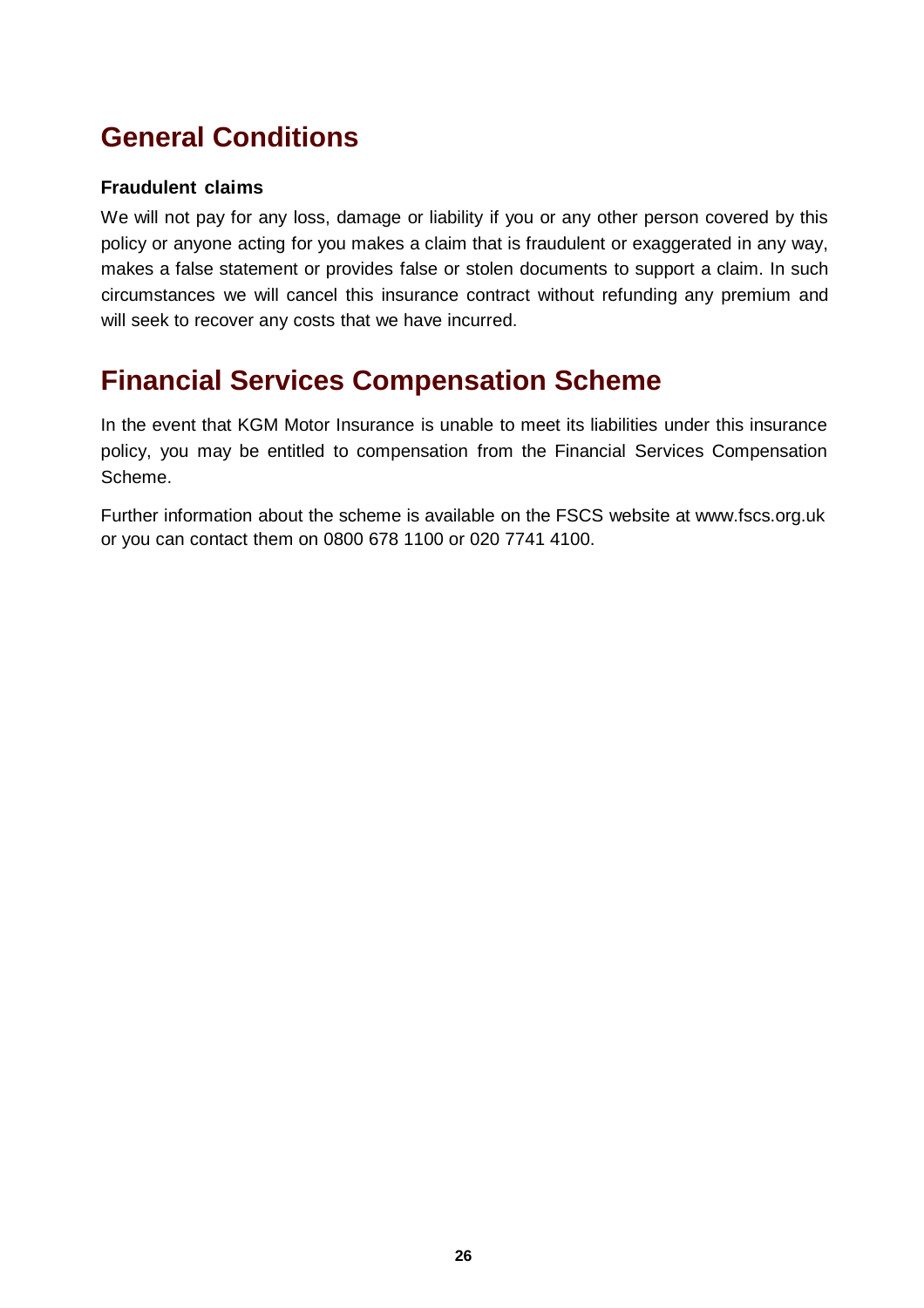# **Complaints**

If you want to make a complaint about any aspect of your insurance policy, in the first instance please contact:

**Complaints** KGM Motor Insurance KGM House 14 Eastwood Close London E18 1RZ

Tel: 020 8530 7351 Fax: 020 8530 7037 E-mail: **compliance.kgm@canopius.com**

KGM Motor Insurance has produced internal complaints guidance for our customers and this is available in writing upon request.

In the event that you remain dissatisfied, you can refer your complaint to Policyholder & Market Assistance at Lloyd's. Please contact:

Policyholder & Market Assistance Market Services Lloyd's One Lime Street London EC3M 7HA

Tel: 020 7327 5693 Fax: 020 7327 5225 E-mail: **[complaints@lloyds.com](mailto:complaints@lloyds.com)**

Complaints that cannot be resolved by Policyholder & Market Assistance may be referred to:

The Financial Ombudsman Service South Quay Plaza 183 Marsh Wall London E14 9SR

#### Tel: 0800 023 4567 or 0300 123 9 123 E-mail: **[complaint.info@financial-ombudsman.org.uk](mailto:complaint.info@financial-ombudsman.org.uk)**

Further details will be provided at the appropriate stage of the complaint process.

The complaints procedure is without prejudice to your rights to take legal proceedings.